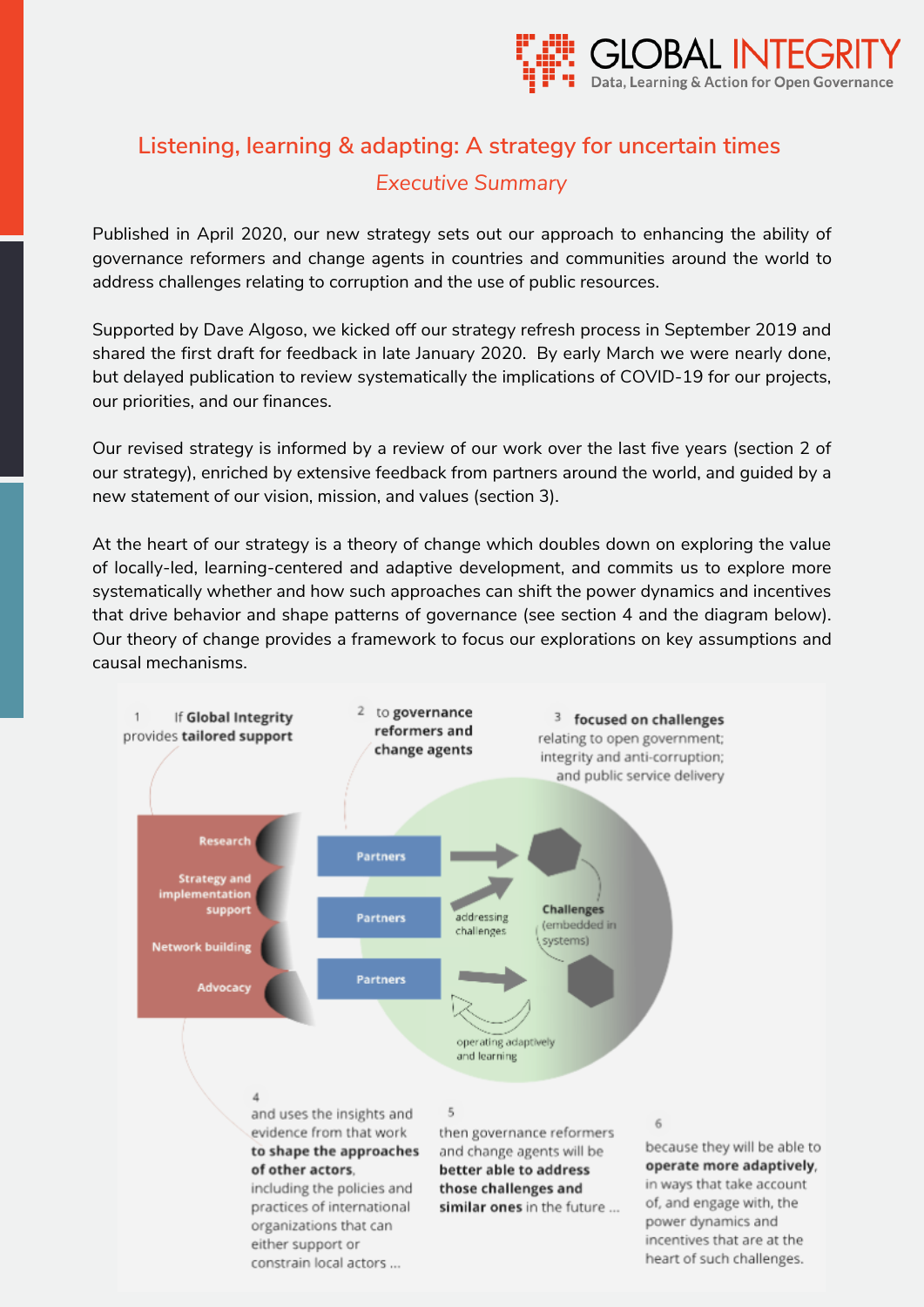Driven by this theory of change, our revised strategy focuses on three thematic areas [\(section 5\) t](#page-12-0)hat are central to ensuring that public resources are used effectively—Open Government; Integrity and Anti-Corruption; and Public Service Delivery—and sets out four strands of tailored support [\(s](#page-14-0)[ection 6\)](http://page3/) [t](#page-14-0)hat we provide to partners as they craft solutions to specific challenges relating to these thematic areas:

- We conduct research to help partners understand governance challenges and opportunities
- We provide strategy and implementation support to help partners set course, learn and adapt
- We engage in network building to strengthen collaboration and learning across systems of partners
- We engage in advocacy to improve the support other international organizations provide in-country partners.

In implementing our strategy we will be guided by operating principles [\(section 7\)](#page-16-0) focused on people, partnerships and processes, with these principles intended to ensure that our ways of working are fully aligned with our vision, mission and values. By operating in this way, we will ensure that resources invested in our work add real value to those on the frontline of addressing governance-related challenges, maximizing our impact and theirs, and responding effectively to the challenges of funding and sustainability [\(section 8\).](#page-18-0)

The next steps for us—in addition to regularly reviewing how the COVID-19 crisis might shape our work over the coming months and years—involve strengthening our capacity in four areas: listening and engagement; learning and communications; fundraising and business development; and managing resources and knowledge [\(section 9\).](#page-20-0) 

Despite the global pandemic that emerged as we finalized our strategy, we are confident that it remains valid and relevant to the challenges that lie ahead. Indeed, we feel that our focus on supporting partners' efforts to address specific challenges relating to corruption and the use of public resources, and our adaptive approach to doing that, has considerable application to many governance-related issues that the COVID-19 crisis has highlighted.

If you have thoughts about our strategy, or would like to discuss how we might support your efforts to address corruption and improve the use of public resources, please drop us a line at [info@globalintegrity.org](%20mailto:info@globalintegrity.org) - we are keen to receive your feedback and to explore potential collaboration!

Alan Hudson, Executive Director, Global Integrity

Mm Wilson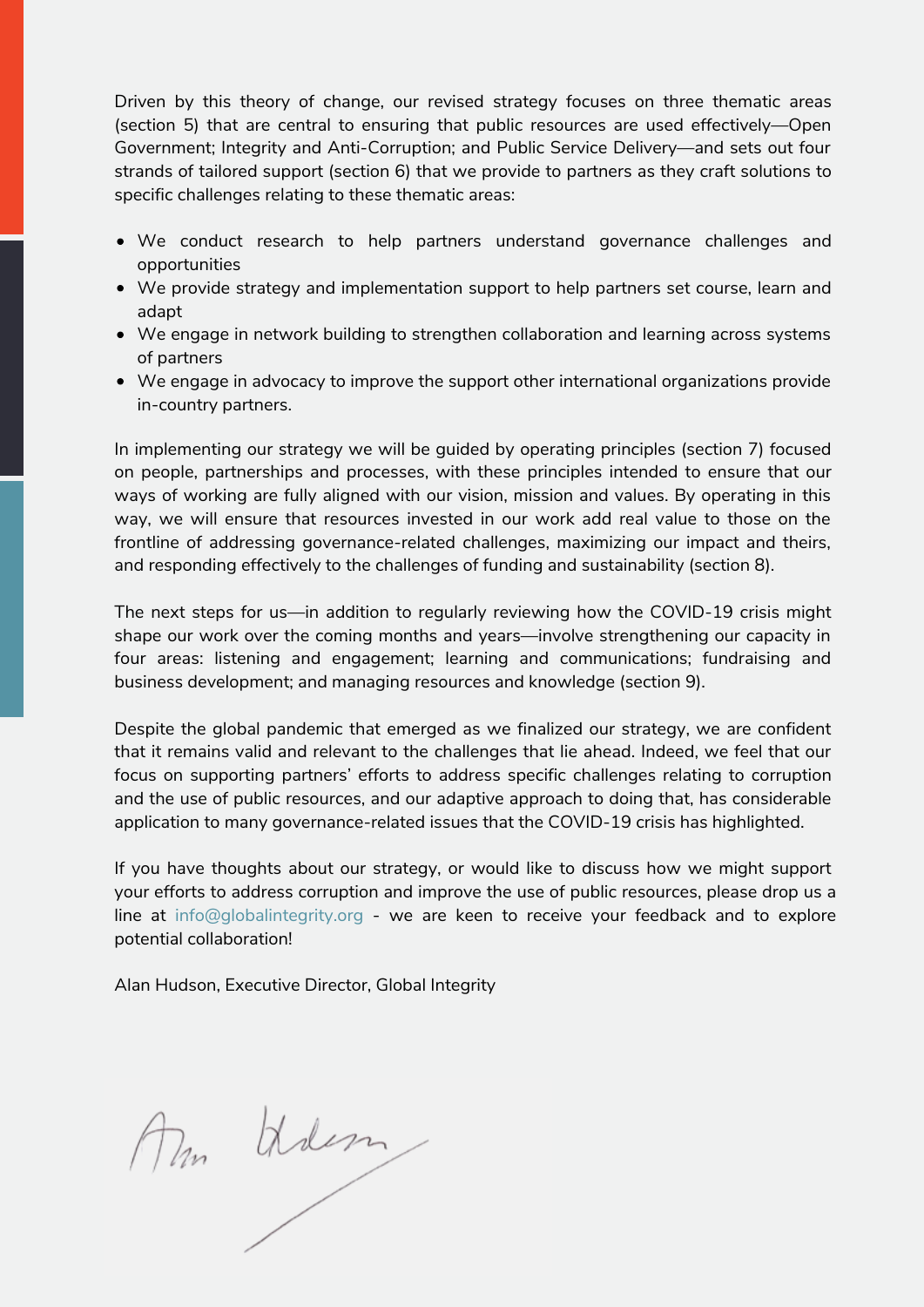

# **Listening, learning & adapting: A strategy for uncertain times**

|   | 1 Introduction                                  | $\overline{2}$ |
|---|-------------------------------------------------|----------------|
|   | 2 Plans, Action, Learning 2015-19               | 3              |
|   | 3 Vision, Mission, Values                       | 7              |
|   | 4 Theory of Change                              | 8              |
|   | 5 Thematic Areas                                | 11             |
|   | <b>Open Government</b><br>$\circ$               | 11             |
|   | Integrity and Anti-Corruption<br>$\circ$        | 11             |
|   | <b>Public Service Delivery</b><br>$\circ$       | 12             |
|   | 6 Partnership Approach                          | 13             |
|   | Research<br>$\circ$                             | 14             |
|   | <b>Strategy and Implementation Support</b><br>O | 14             |
|   | <b>Network Building</b><br>$\circ$              | 14             |
|   | Advocacy<br>$\circ$                             | 14             |
|   | 7 Operating Principles                          | 15             |
|   | People<br>$\circ$                               | 15             |
|   | Partnerships<br>$\circ$                         | 16             |
|   | Processes<br>O                                  | 16             |
| 8 | <b>Funding and Sustainability</b>               | 17             |
|   | Our current business model<br>$\circ$           | 17             |
|   | Our challenge<br>O                              | 17             |
|   | Our response<br>$\circ$                         | 18             |
| 9 | <b>Next Steps with Implementation</b>           | 19             |
|   | Listening and engagement<br>O                   | 19             |
|   | Learning and communications<br>$\circ$          | 19             |
|   | Fundraising and business development<br>$\circ$ | 20             |
|   | Managing resources and knowledge<br>$\circ$     | 20             |

[Annex 1: Major projects 2015-19](#page-22-0) 21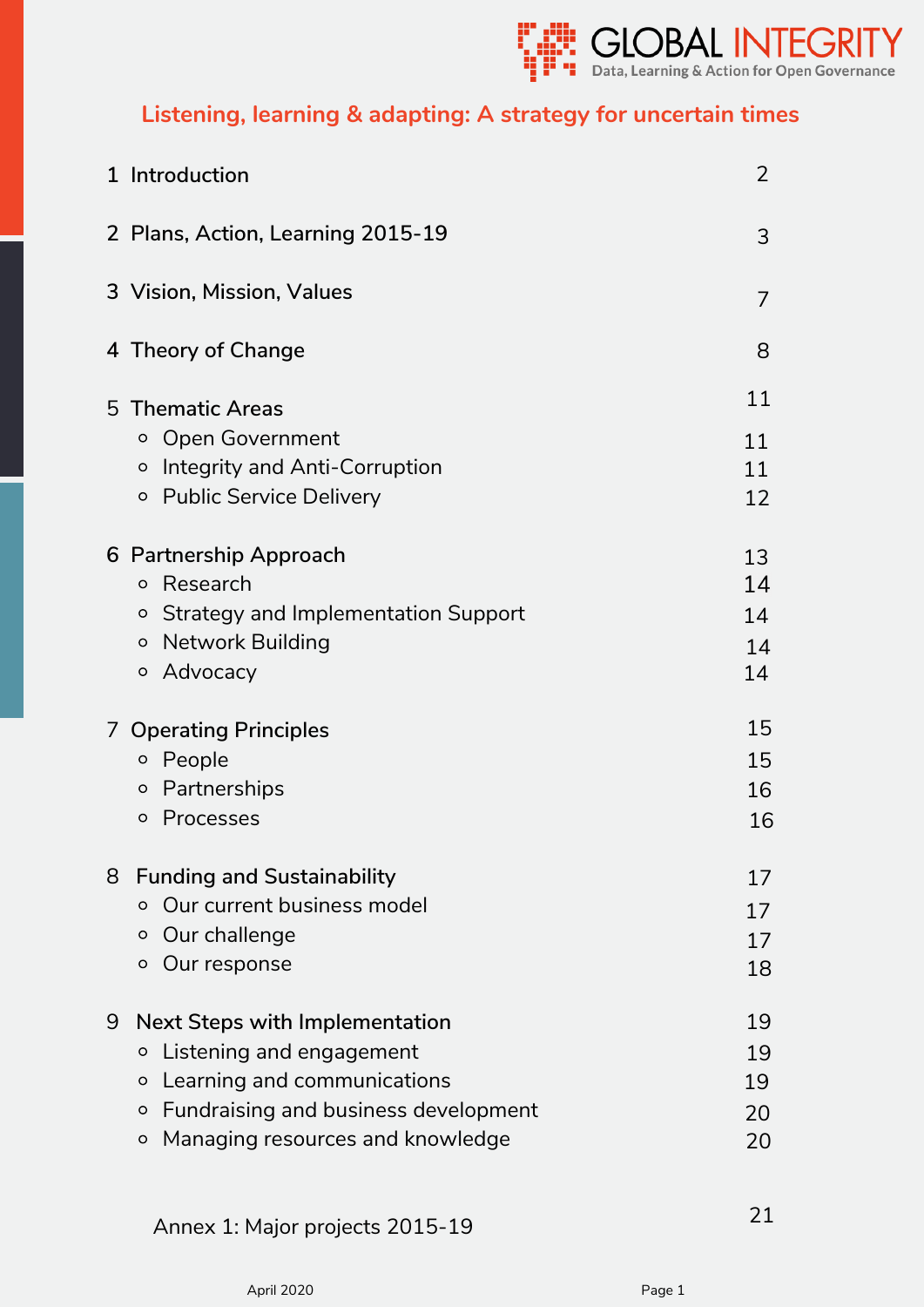# <span id="page-3-0"></span>1 Introduction

In September 2019, Global Integrity [kicked off a strategy process](https://www.globalintegrity.org/2019/10/07/strategy-update/) that aimed to maximize our effectiveness and impact. While not crafting an entirely new strategy, this process sought to sharpen and refresh our approach. We reviewed our past work, held a series of full-team meetings, consulted partners through a survey and individual conversations, and drew on the best thinking of our board and other advisors.

This strategy document, finalized in April 2020, is the output of that process. It starts with a review of our work under our prior strategy, including what we learned and what we set out to do differently, and then shares the key elements of our new strategy: our vision, mission, and values; our theory of change; the thematic areas of our work and our approach to partnership; and our operating principles and funding/sustainability plan.

We will use this strategy to quide our work over the coming years, with regular in-depth reflection on how our strategy is used to inform how we implement our strategy and its possible evolution. As part of that process we will consider whether the strategy remains relevant or should be updated, in which case we'll do an update process. Realistically, that is likely to happen no sooner than 2022 and no later than 2024, with less significant adjustments made in the meantime.

While this document captures the details of our strategy, the true test is not how well the ideas are articulated on these pages, but how well they are understood by our team, implemented through our work, and shared by our partners. We invite you to reflect on how this strategy relates to your work, consider whether we might collaborate, and provide us with feedback.

## **Implications of COVID-19 for our strategy**

In early March 2020 we were close to finalizing our strategy just as the severity of the emerging COVID-19 crisis became apparent. We continued working on our strategy, while also reviewing systematically the implications of COVID-19 for our projects, our priorities, and our finances [\(see our post from March 30\)](https://www.globalintegrity.org/2020/03/30/adapting-to-covid-19-sharing-learning-and-supporting/)

We are confident that our strategy remains valid and relevant to the current times, and to the challenges that lie ahead. Indeed, we feel that our focus on supporting partners' efforts to address specific challenges relating to corruption and the use of public resources, by providing services that enable our partners to operate adaptively and in ways that shift the power dynamics and incentives that hold challenges in place, has considerable potential application to many governance-related issues that the COVID-19 crisis has highlighted.

Therefore, we decided not to delay publication of our strategy to take account of COVID-19, but instead to regularly review our strategy - as initially planned and its implementation in the light of changing circumstances. By implementing our strategy in an adaptive manner, and listening closely to our partners' needs, as planned, we hope to be able to respond effectively to the new issues and challenges that will emerge, and ensure that we are making an effective contribution to addressing governance-related challenges, including those that relate to COVID-19.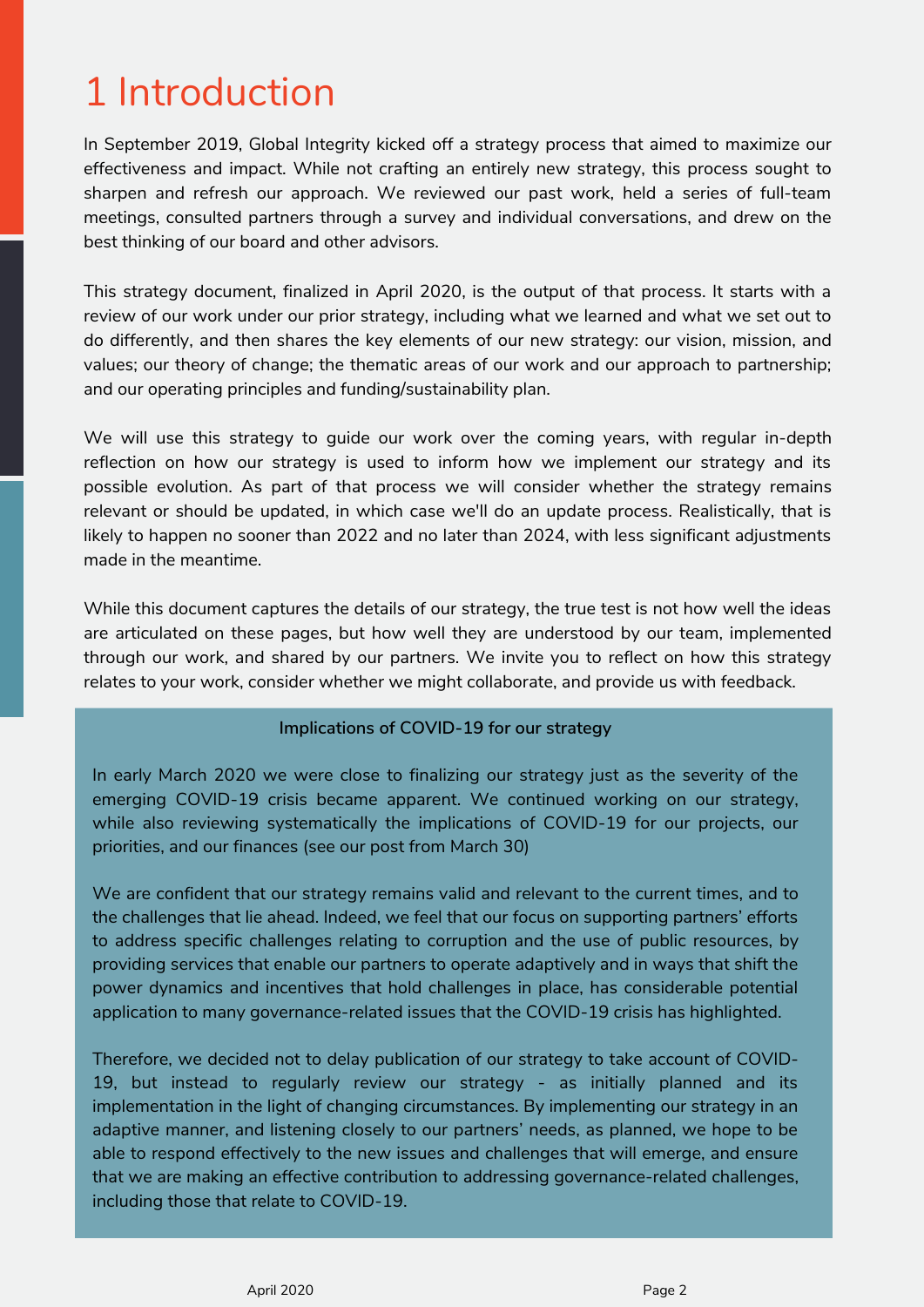# <span id="page-4-0"></span>2 Plans, Action, Learning: 2015-19

Our strategy process started with a systematic review of our work since our 2015 strategy, which itself had marked a shift in our approach: away from assessing countries on a normative standard of "Good Governance", and toward a focus on supporting cycles of action and learning through which effective solutions to complex, context-dependent, and fundamentally political governance-related challenges emerge.

Five years on, the governance and development agenda has evolved. Early optimism about the transformative potential of transparency and open government has given way to more searching explorations, and learning-centered and adaptive approaches, many of which entail thinking and working politically, are becoming [the new orthodoxy.](https://www.abtassociates.com/insights/publications/white-paper/thinking-and-working-politically-are-we-seeing-the-emergence-of) Meanwhile, today's geopolitical context would be barely recognizable in 2015: polarization, populism and resurgent authoritarianism in many countries raise new, urgent priorities while also constraining the possibilities for governance reform.

With these shifts in mind, a review of our past five years highlights what we planned; what we did, including successes and failures; and what we learned, including implications for our new strategy.

# **What we planned**

Our [2015-19 strategy](https://www.globalintegrity.org/wp-content/uploads/2018/12/GlobalIntegrityLearningtoopengovernanceStrategy.pdf) aimed to contribute to putting locally led innovation, learning and adaptation at the center of the governance and development agenda.<sup>1</sup> We set out to do this by supporting cycles of country-level learning, political analysis and action around key open government issues, empowering the champions of governance reform, strengthening their relationships, building their political capital, and enabling them to drive progress towards more open and effective governance. And, importantly, by regularly assessing the effectiveness of this approach to supporting governance reform and sharing our lessons more widely.

Our approach involved a combination of cross-country comparative research, in-country engagement, and advocacy around international policy processes. We aimed to incorporate an adaptive learning angle into our projects. We also planned to make connections across governance issues, for instance around contract transparency and extractive revenues transparency, to help country-level actors to address challenges in a joined-up manner.

Internally, we planned to strengthen our capacity for monitoring, evaluation and learning, and to capture evidence about our impact for use both in our engagement with international actors and policy processes, as well as for our own learning and adaptation. We also planned to invest in our communications capacity, including listening.

By the end of 2019, we hoped to be known: 1) for our ability to use data, evidence and stories to support country-level learning that drives progress towards more open and effective governance; and 2) for our leadership on adaptive learning and open governance. We also aspired to practice what we preach: being transparent, participatory, accountable and open in everything we do, and learning as we go.

<sup>&</sup>lt;sup>1</sup> Central to our notion of adaptive learning is that it addresses both the political and technical aspects of governance-related challenges. See [p.9 of our 2015-19 strategy](https://www.globalintegrity.org/wp-content/uploads/2018/12/GlobalIntegrityLearningtoopengovernanceStrategy.pdf) for a table contrasting simple and adaptive learning.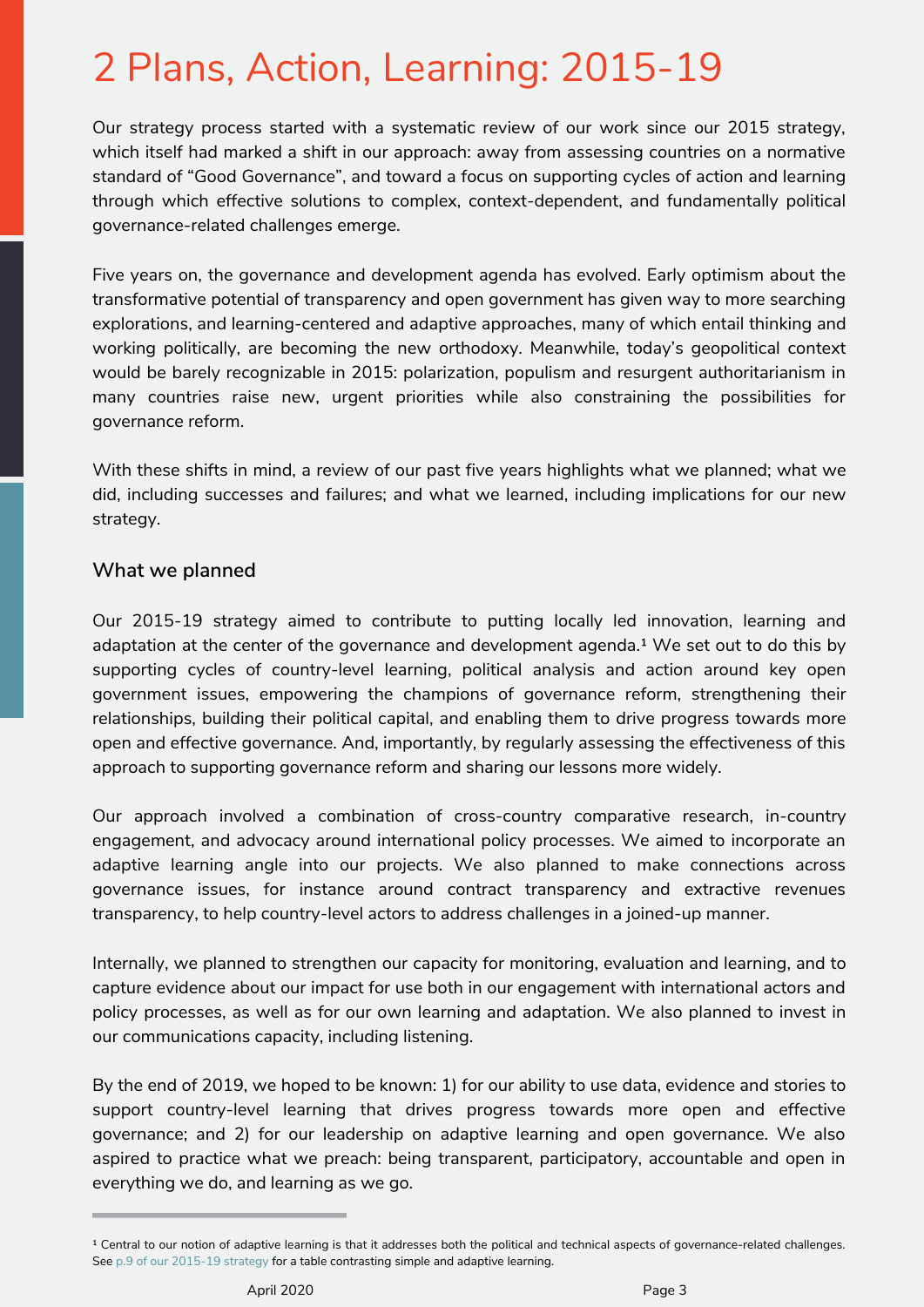# **What we did**

Overall, we delivered well on our ambition. We provided valuable support to our partners through a range of projects [\(see Annex 1\).](#page-22-0) We used our country-level work to inform our engagement with international actors, including the World Bank, the Open Government Partnership, and key funders in the open government space. We helped to put learningcentered and adaptive approaches at the center of the governance and development agenda. We nudged the transparency and open government agenda beyond a focus on data availability, and toward a focus on exploring how learning cycles can use relevant data to address the dynamics of power and patterns of incentives that hold specific problems in place. And, we helped move the anti-corruption agenda beyond "best practice" approaches, in line with the recent evolution of the broader governance agenda.

On the organizational side, we made significant progress in effectiveness and sustainability. This included: developing long-term relationships with trusted partners including INAI (Mexico), BudgIT (Nigeria), and PSAM (South Africa); reversing a funding decline and diversifying our sources of funding; establishing and implementing a system for monitoring, evaluation, and learning to facilitate continuous reflection; improving our communications, including through a revamped website; strengthening the team's skills and diversity; and improving our Board's effectiveness with a new Chair, a Governance Committee, greater diversity, and stronger engagement.

There were challenges and failures too.

In terms of projects, we failed to maintain and strengthen the Follow the Money Network, a network which we felt had great potential to support organizations working on fiscal governance. Our efforts to persuade funders to give greater emphasis to data use and impact had mixed success. More broadly, we failed in our push to develop a new wave of governance indicators focused on meeting the needs of country-level actors. We were unable to make up for the absence of an effective coordination function in the TAP Learning Collaborative, with the result that the collaborative was little more than the sum of its parts. We shuttered our research support software product, Indaba, because it was unsustainable. We were unable to leverage the Governance Data Alliance, in part due to its lack of clear focus. Finally, we failed to generate significant funding for our work on money in politics and governance challenges in the US.

In terms of organizational challenges: we continued to over-rely on a small pool of funders; at times core funding was used to cover overheads rather than to pursue strategic priorities; and we struggled to convert interest and support for our approach into the resources needed to fully implement our strategy. Relatedly, we did not manage, learn, and communicate around our strategy and theory of change as effectively as we should have, which made it difficult to articulate our impact and to draw clear lessons; this indeed was one of the primary motivations for this strategy refresh. Finally, we struggled to fully integrate our finance/operations and our programs in ways that would ensure accountability, effective management, and space for adaptation.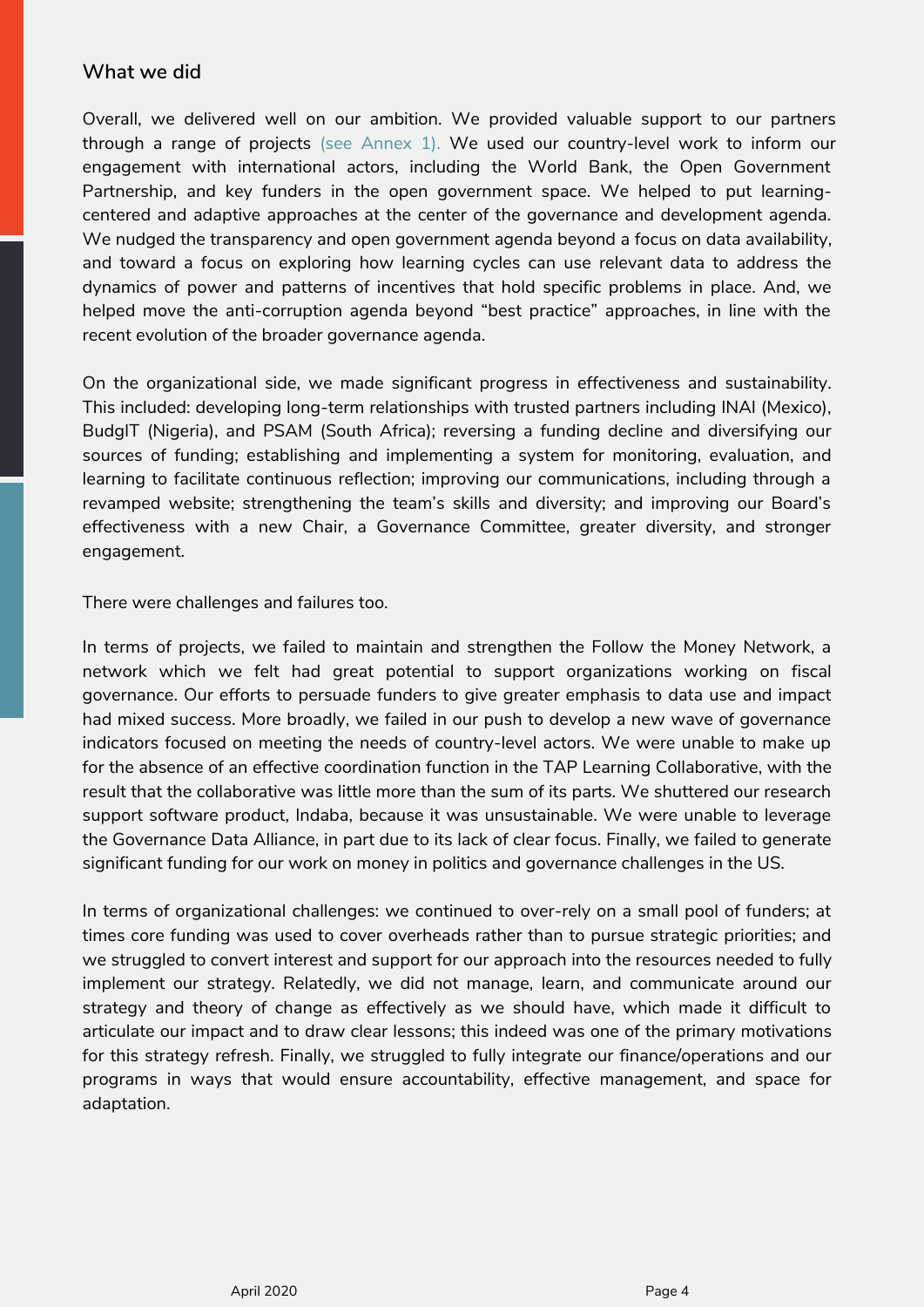# **What we learned**

Our current strategy process has been informed by the successes and failures of the past period. One broad lesson was that our strategy not only needs to provide clarity about what we are going to do, why, and how, but also that we need to manage more clearly around that strategy.

Our experience also pointed to two major elements that should be better incorporated into our strategy and accompanying theory of change:

- First: to gain traction, governance work must focus on addressing specific issues that people care about (e.g. service delivery), and go beyond normative/intrinsic arguments; and
- Second: to change behaviors, our support must be designed to help partners to address the power dynamics, incentives and norms that drive behavior.

At the level of projects and partnerships, we need to: meet our partners where they are, seeking to understand the political challenges and opportunities that they face; be clear about the support we provide to partners and the issues we work on, to develop more effective partnerships; focus our support on enabling partners to operate adaptively in ways that shift the dynamics of power, incentives and norms around particularly problems; and, to better link our country-level work with our international advocacy and engagement.

This needs to include better communicating the evidence and insights that our work generates, and better integrating the Open Gov Hub and the emerging global network of affiliate hubs, with other aspects of our work.

Organizationally, a sharper theory of change should provide the basis for a more robust M/E/L approach. That approach should include greater emphasis on listening to partners and other actors in the contexts where we work, both to improve our support in a given instance and to refine our offerings over time. In addition, all of these components will help us better make the case for the value we add, and should be linked to a more systematic approach to fundraising and business development.

# **What this means for our strategy refresh**

We carried these lessons forward into our strategy refresh process. In the sections that follow, you will find the following updates:

- Vision, Mission and Values: Updated and sharpened to better explain our role.
- Theory of Change: Clarified impact statement, and aligned the description of our support to partners with our understanding of how change happens.
- Thematic areas: Reframed the issues we work on, informed by our theory of change.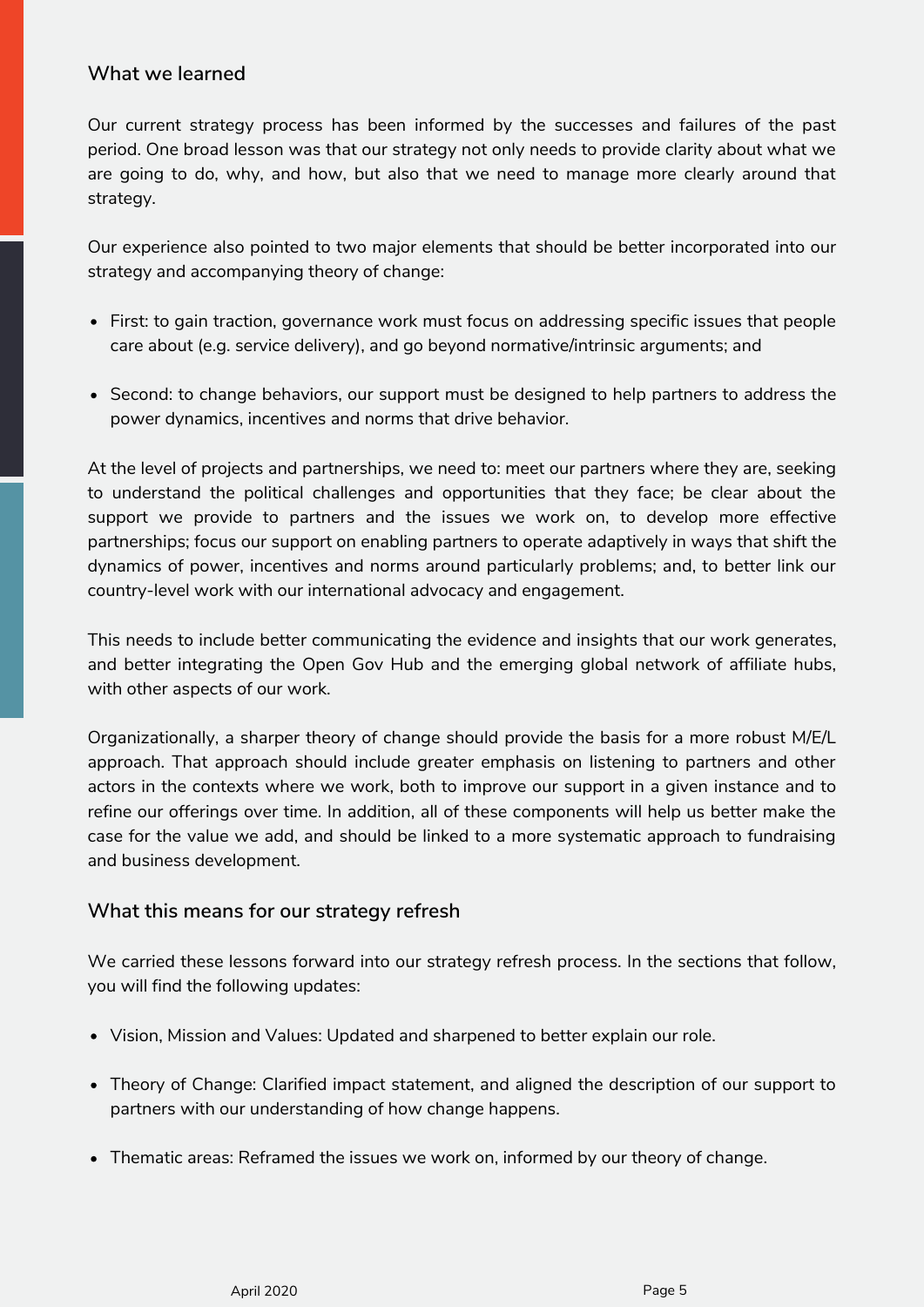- Partnership approach: Defined the types of tailored support we provide, grounded in our theory of change.
- Operating principles: Outlined changes needed to ensure our operating model—people, partnerships, and processes—aligns with our strategy and values.
- Funding and sustainability: Charted a response to the challenges of financial sustainability by translating demand for our support into the resources needed to execute our mission.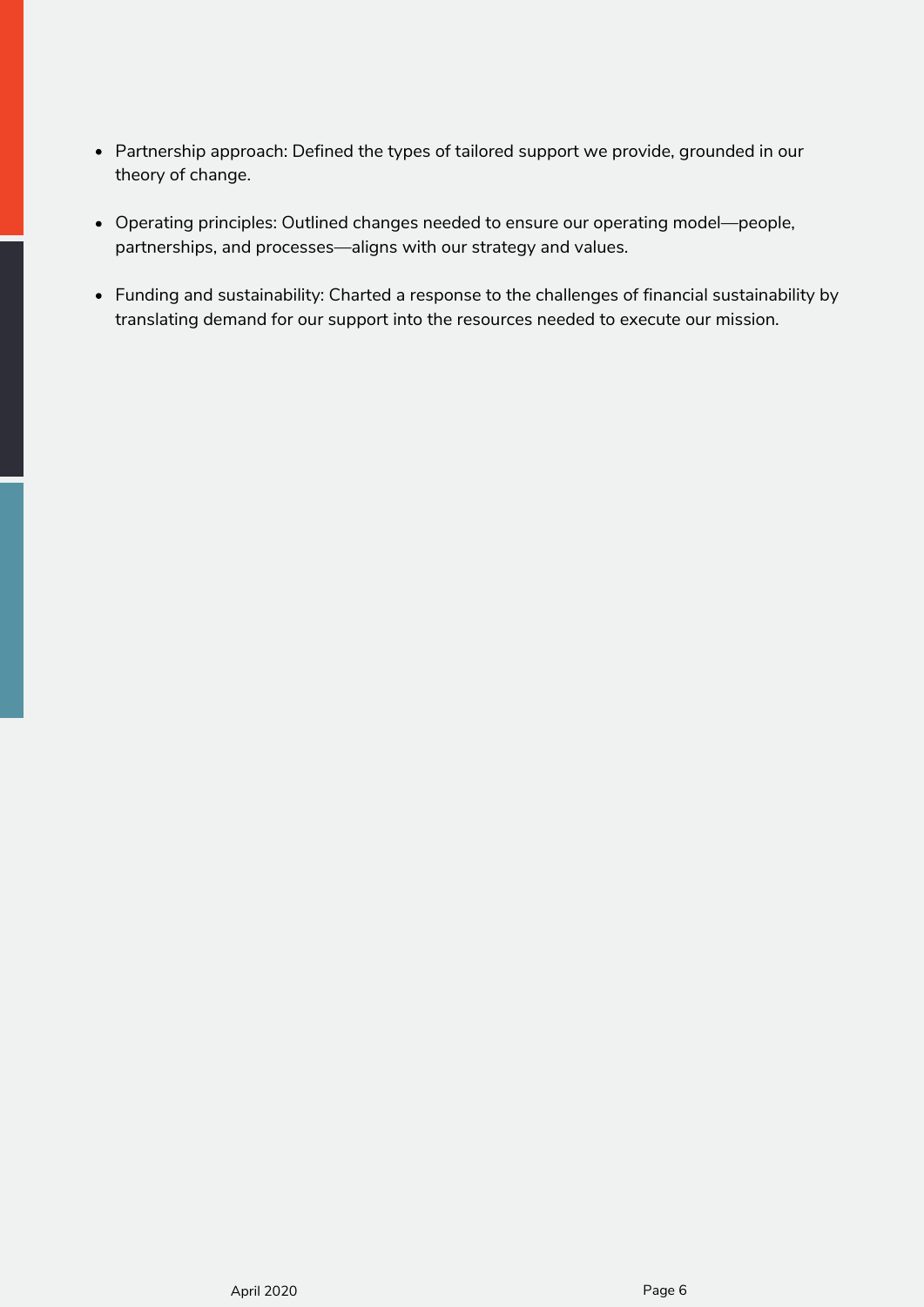# <span id="page-8-0"></span>3 Vision, Mission, and Values

Our strategy and our work stem from three core elements: the world we want to see (our vision), our role in bringing that world about (our mission), and the ideals that guide how we fulfill that role (our values).

# **Vision**

We envision a world in which public resources are used effectively to deliver services, meet people's needs, and reduce poverty in countries and communities around the world.

## **Mission**

We provide tailored support to governance reformers and change agents, strengthening their ability to address challenges relating to corruption and the use of public resources.

## **Values**

We are curious, collaborative, inclusive, and humble, and aim to operate in line with these values.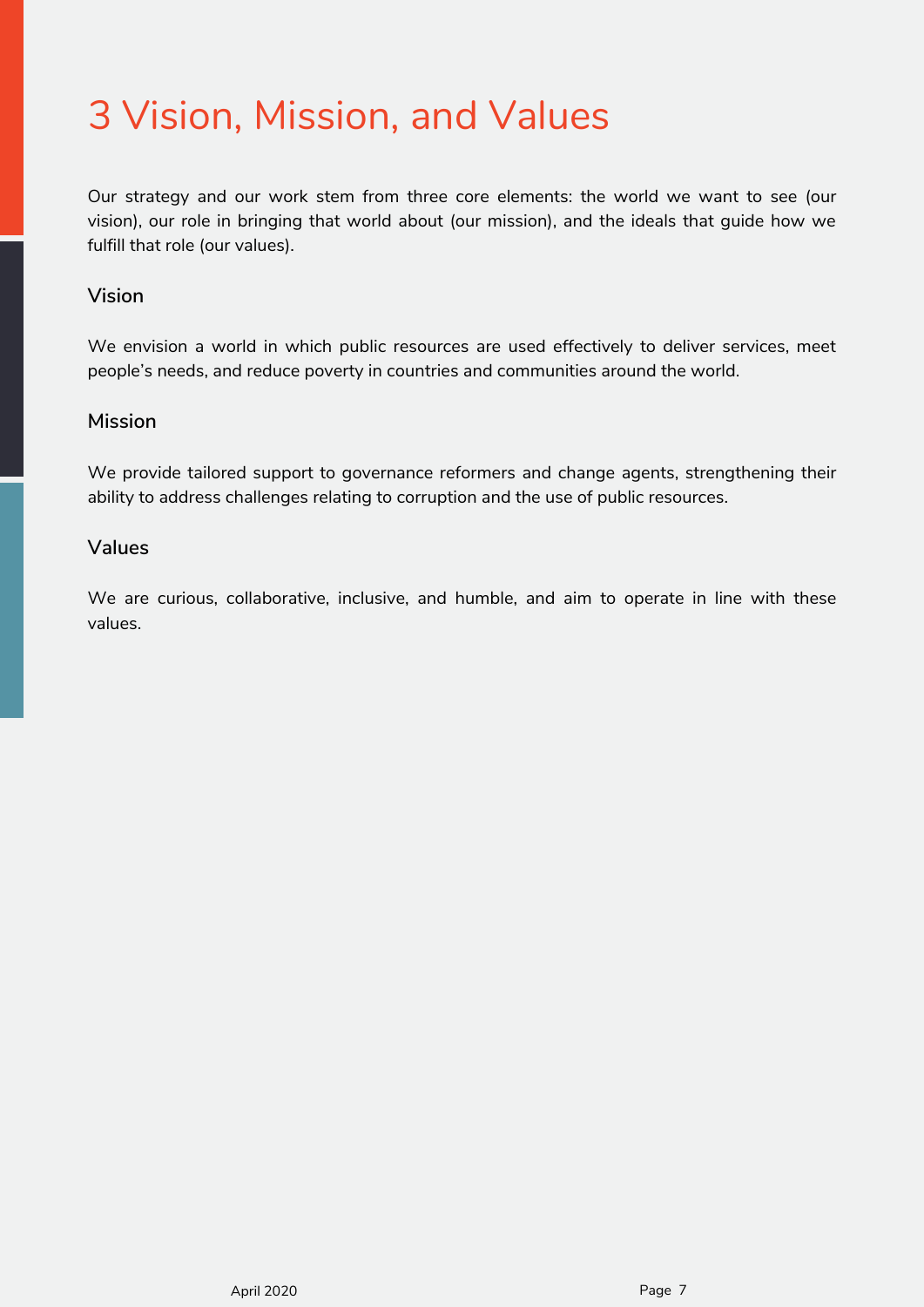# <span id="page-9-0"></span>4 Theory of Change

Governance challenges are fundamentally about who has what power, how that power is used, and the incentives and norms that shape the use and distribution of power. Given that the dynamics of power and incentives are context-specific, governance challenges are best addressed when local reformers and change agents lead the way, collectively crafting solutions that work in their context through cycles of learning and adaptation that engage with those dynamics. Such efforts can be inspired and informed by insights and evidence from other contexts, and can make good use of tools and approaches developed elsewhere. However, the evidence on governance reform and our own 15+ years of experience demonstrate that change only happens when driven by local leaders.

This understanding of how change happens is fundamental to how we see our role and to our intended impact. As noted in our vision statement, we aim for the effective use of public resources, better services, and poverty reduction; however, because our contribution to this vision is indirect, our mission and impact focus on increasing the ability of governance reformers and change agents to bring these about.

I**mpact statement:** Governance reformers and change agents are better able to address challenges relating to corruption and the use of public resources.

Our focus on strengthening the ability, or capacity, of our partners is fundamental to everything we do, shaping our approach to working with partners, and informing the operating principles that translate our strategy into action. Driven by this understanding of how change happens, the action we take to support progress toward more effective governance is based on, and tests, the following logic and assumptions:

- If Global Integrity provides tailored support to governance reformers and change agents focused on challenges relating to open government, integrity and anti-corruption, and public service delivery
- …and uses the insights and evidence from that work to shape the approaches of other actors, including the policies and practices of international organizations that can either support or constrain local actors
- ...then governance reformers and change agents will be better able to address those challenges and similar ones in the future .
- ...because they will be able to operate more adaptively, in ways that take account of, and engage with, the power dynamics and incentives that are at the heart of such challenges.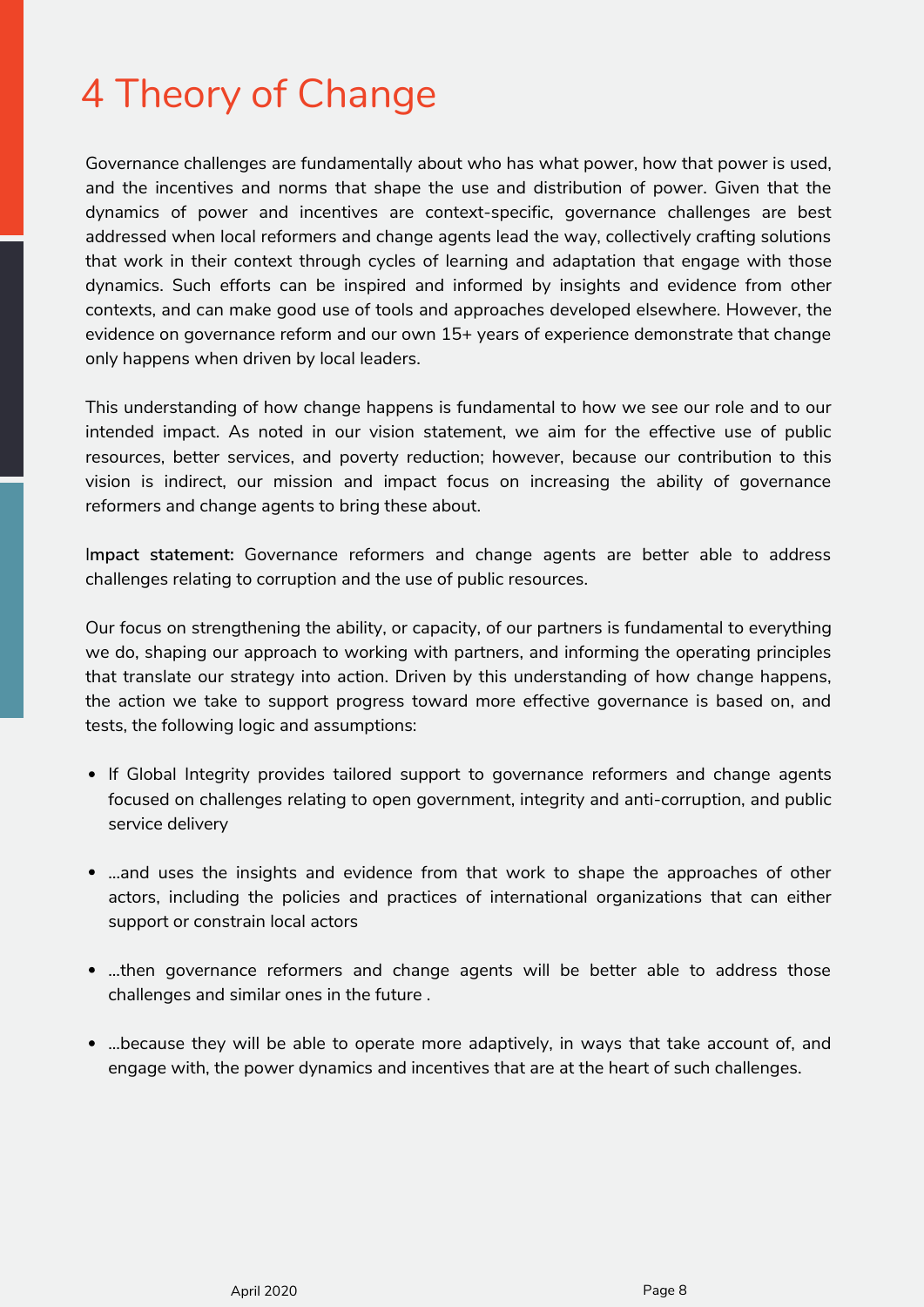This theory of change aims to convey the thinking behind our work in its clearest form, in order to provide a framework for planning, learning, and holding ourselves accountable. However, we remain realistic and humble about how change happens. Progress is messy and nonlinear, driven by power dynamics and patterns of incentives as much as it is by evidence and learning, and we are only one small actor in the system.

# D**efining our terms**

## **Governance reformers and change agents**

We take a broad view of the actors and organizations that might contribute to addressing challenges related to corruption and use of public resources. We work with public sector actors inside governments; civil society partners at national, subnational, regional, and global levels; media, journalists, and academics; private sector actors; and others. Many of our partners are civil society groups focused on issues like governance reform, anti-corruption, or open government. Others are focused on related issues, such as specific service delivery sectors; they may not identify as governance reformers, even though their work entails shifting governance dynamics.

## **Tailored support**

We design support specific to the needs of our partners and the challenges they face. This support can include producing research, supporting strategy design and implementation, building networks among reformers and change agents, and conducting advocacy around governance issues. Each of these forms of support is described below, under ["Partnership](#page-14-0) Approach".

## **Working adaptively**

Our support aims to help our partners work more adaptively, which we see as critical to addressing complex, context-specific and fundamentally political governance-related challenges. Working adaptively means they can apply the best evidence and data to design strategies appropriate to the challenges they face, then learn from their efforts and adjust their work as they proceed with implementation. Working adaptively is not only a capacity of individual organizations, but of networks of actors—both inside and outside of government —to learn and adapt together in addressing governance challenges.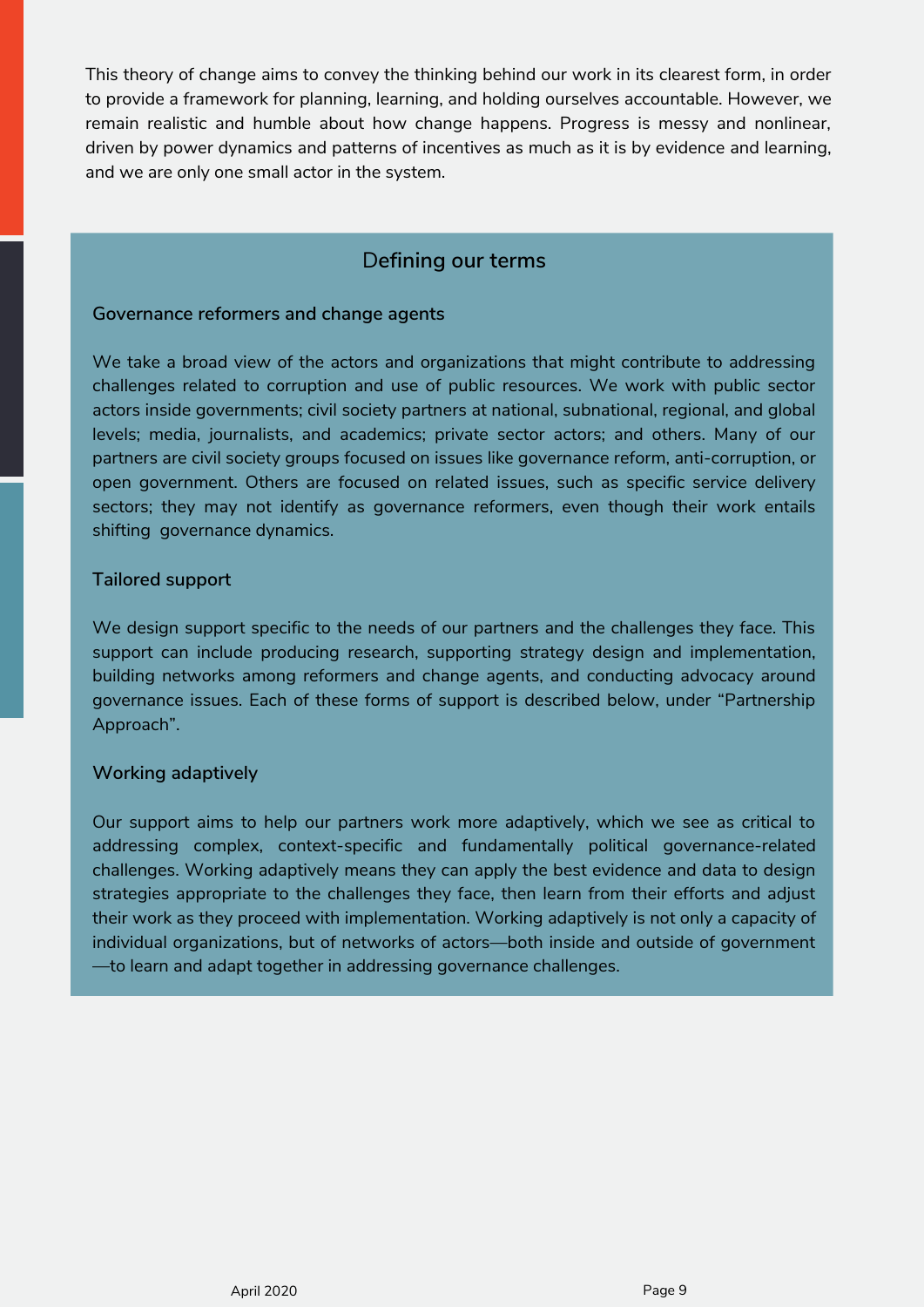# Figure 1: Visualizing our theory of change

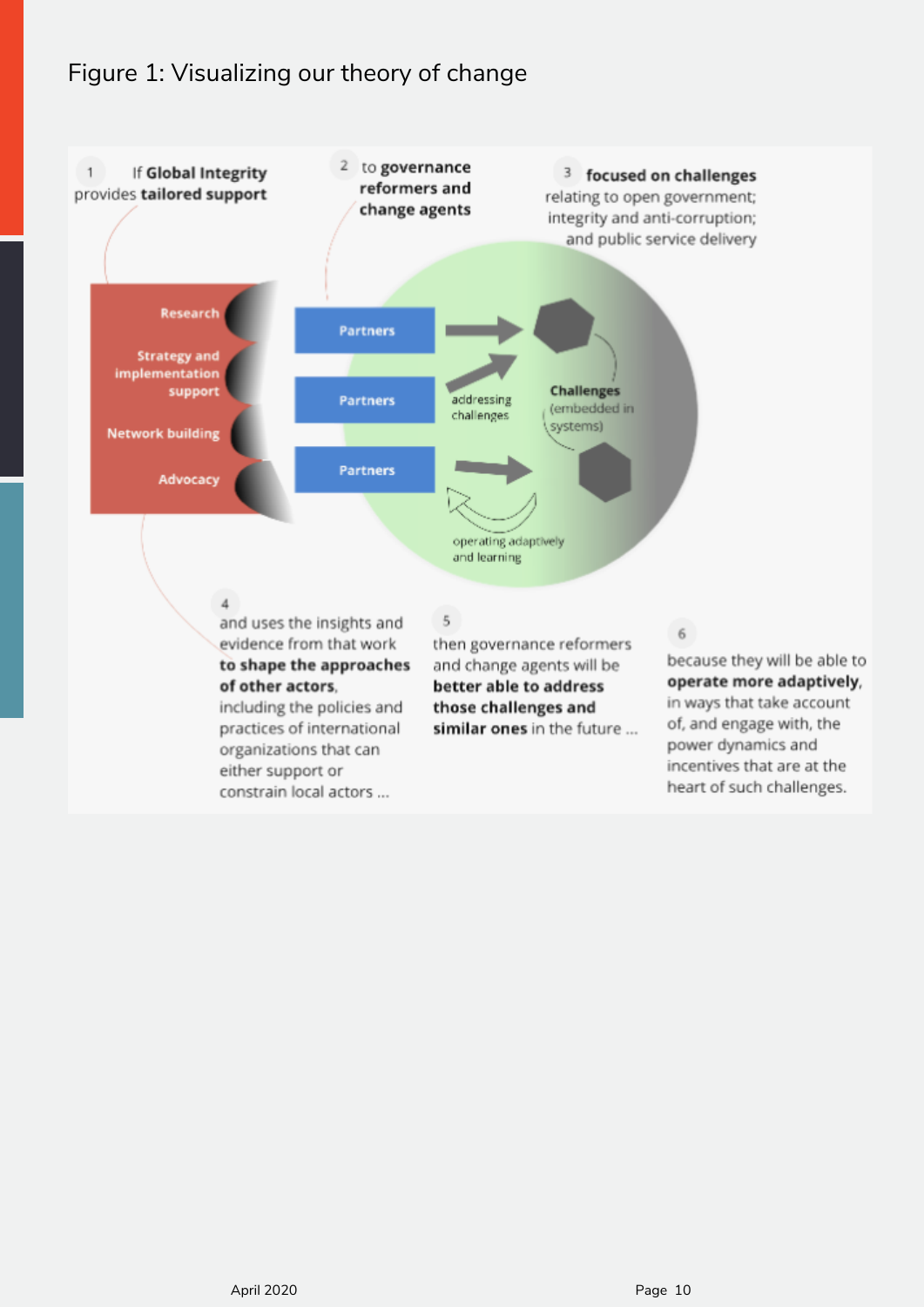# <span id="page-12-0"></span>5 Thematic Areas

Our work focuses on three thematic areas, each of which relate to the allocation of public resources to deliver public services, meet people's needs, and reduce poverty: open government; integrity and anti-corruption; and public service delivery.

These areas overlap—e.g. open government work often addresses corruption or aims to improve public service delivery—but we find it helpful to emphasize our work in all three because each has a slightly different focus, takes a slightly different tack, and involves a slightly different constellation of potential partners.

Our approach in each area is informed by our overall theory of change, in that we focus on supporting governance reformers and change agents to work more adaptively, in ways that engage with power dynamics and incentives.

# **Open Government**

Our work in this area focuses on supporting and exploring the application of open government principles—of transparency, accountability and civic participation—to challenges relating to corruption, the use of public resources and public service delivery. Our approach centers on supporting the use of data, in cycles of action and learning, to address particular problems. This thematic area builds on our longstanding experience of critically constructive engagement with the Open Government Partnership (OGP) and other multi-stakeholder governance initiatives, a number of cross-country comparative action-research projects around how open government initiatives have played out at national and sub-national levels in Africa, Asia and Latin America. It also includes a U.S.-focused project on [Defending Democracy,](https://www.defendingdemocracyopengovhub.org/) our stewardship of the Open Gov Hub, and our support for an emerging global network of affiliate hubs focused on open government.

# I**ntegrity and Anti-Corruption**

Our work in this area focuses on supporting partners' efforts to understand and shift the power dynamics and incentives that drive corruption and entrench vested interests. Our work on integrity and anti-corruption centers on ensuring that efforts to tackle corruption are informed by meaningful data and ongoing learning, to support the emergence of effective approaches in particular places and sectors. This thematic area builds on our many years of experience in assessing governance and supporting efforts to tackle corruption, while aiming to help move the sector beyond moralistic and one-size-fits-all approaches. Our work on this theme includes [the Global Integrity Anti-Corruption Evidence \(GI-ACE\) research programme,](https://ace.globalintegrity.org/) [the Africa](https://www.africaintegrityindicators.org/) [Integrity Indicators project,](https://www.africaintegrityindicators.org/) and a number of projects focused on the use of open data to understand and address corruption in Latin America and Africa.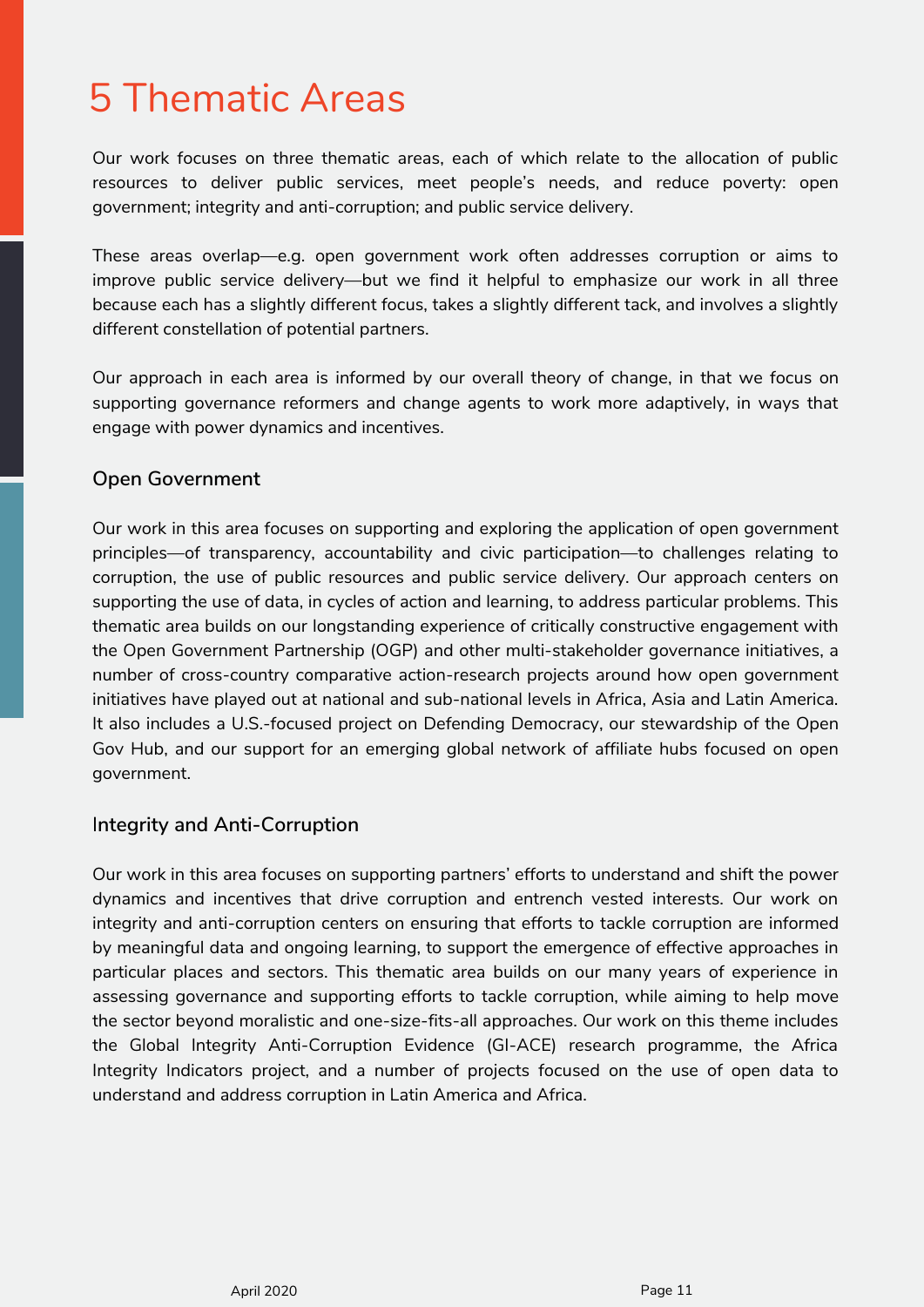# <span id="page-13-0"></span>**Public Service Delivery**

Our work in this area focuses on support efforts to strengthen systems of actors addressing particular service delivery challenges and shifting the patterns of incentives that hold them in place. This thematic area builds on, and extends, our prior work on governance, including fiscal governance and service delivery. Our work on this theme includes a major project on strengthening health systems, and a project on the institutional architecture for food security policy in Africa. It also builds on our innovative, problem-focused, and user-centered approach —using our field-leading "Treasure Hunts" methodology—to supporting the use of data about budgets, contracts, and results to explore and improve the use of public resources, at both national and subnational levels.

We expect most of our work over the coming years to fall into these three thematic areas. To better support our partners' efforts to address challenges in these areas, we also plan to give greater attention to two sets of cross-cutting issues. Firstly—mindful that the impact of policies in these three areas are felt differently by various social groups, including women—we plan to incorporate a stronger gender lens into new projects and partnerships, in order to consider how policy design and implementation might take better account of gender and other differences. Secondly, we plan to explore the value and limits of applying new and emerging technologies to address challenges that are about both information and power.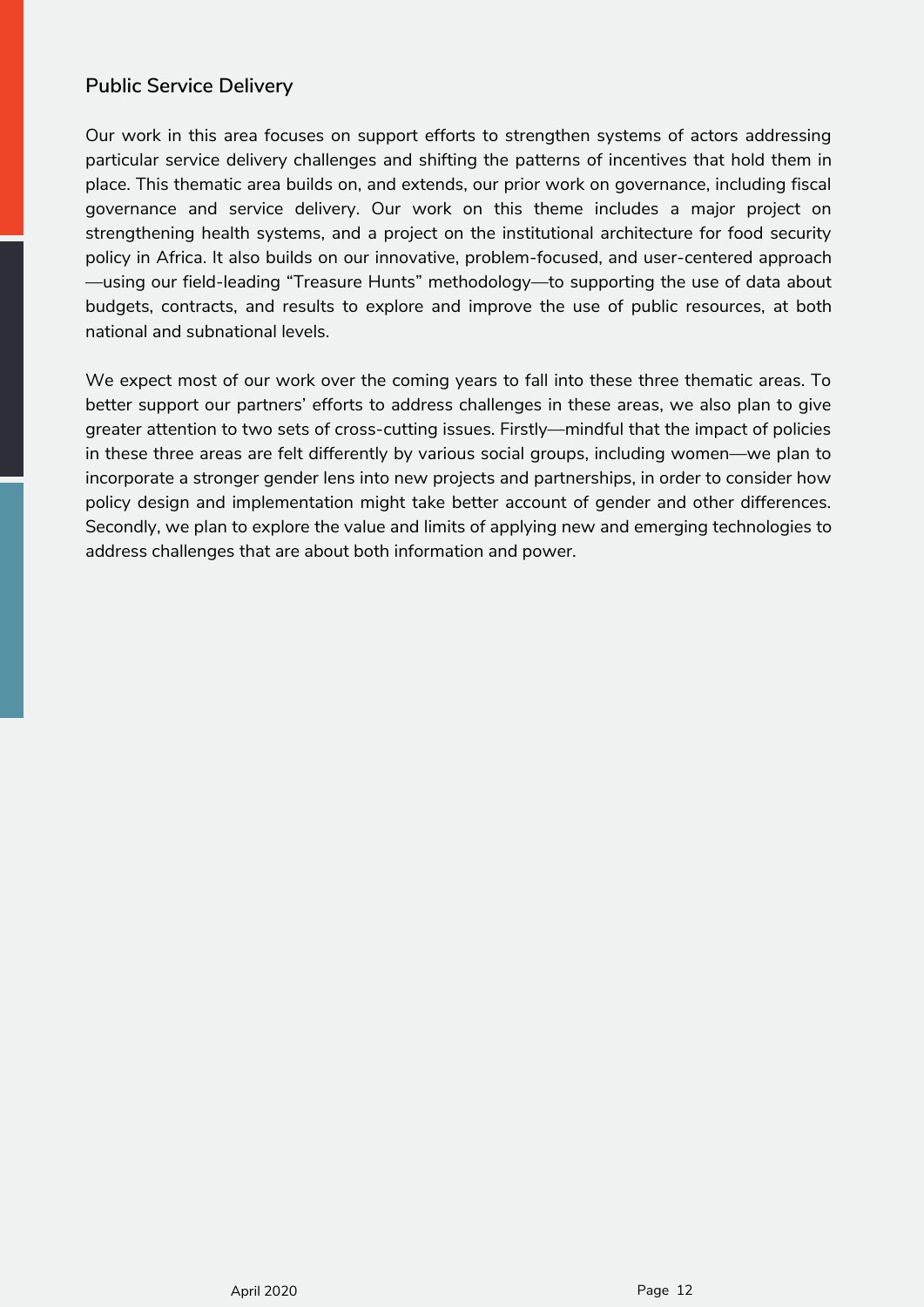# <span id="page-14-0"></span>6 Partnership Approach

As described in our theory of change, our primary partners are governance reformers and change agents. We provide tailored support to help them to operate adaptively, in ways that engage with power dynamics and incentives, as they craft solutions to specific governancerelated challenges. In providing this support, we aim to strengthen our partners' capacity—both as individual organizations and as systems of actors—to address future challenges.

Our tailored support draws on a modular set of approaches and methodologies that can be delivered in various combinations, as appropriate to the partners and context. The support we provide falls into the following four categories, each of which addresses a key challenge facing governance reformers and change agents: research to help partners understand governance challenges and opportunities; strategy and implementation support to help partners set their course, learn, and adapt; network building to strengthen collaboration and learning across systems of partners; and advocacy to encourage other international organizations to operate in ways that support locally-led innovation, learning and adaptation. [\(See table for more.\)](#page-15-0)

These approaches form the basis of both our donor-funded projects and our fee-for-service engagements: regardless of funding source, we align our support with the needs of governance reformers and change agents to build future capacity through addressing present challenges. We aim for longer-term engagements, taking an accompaniment approach to working in strategic partnership with organizations who share our values and endeavour to work adaptively in ways that engage with power and incentives. [\(See "partnerships" under Operating](#page-17-0) [Principles, below, for more.\)](#page-17-0)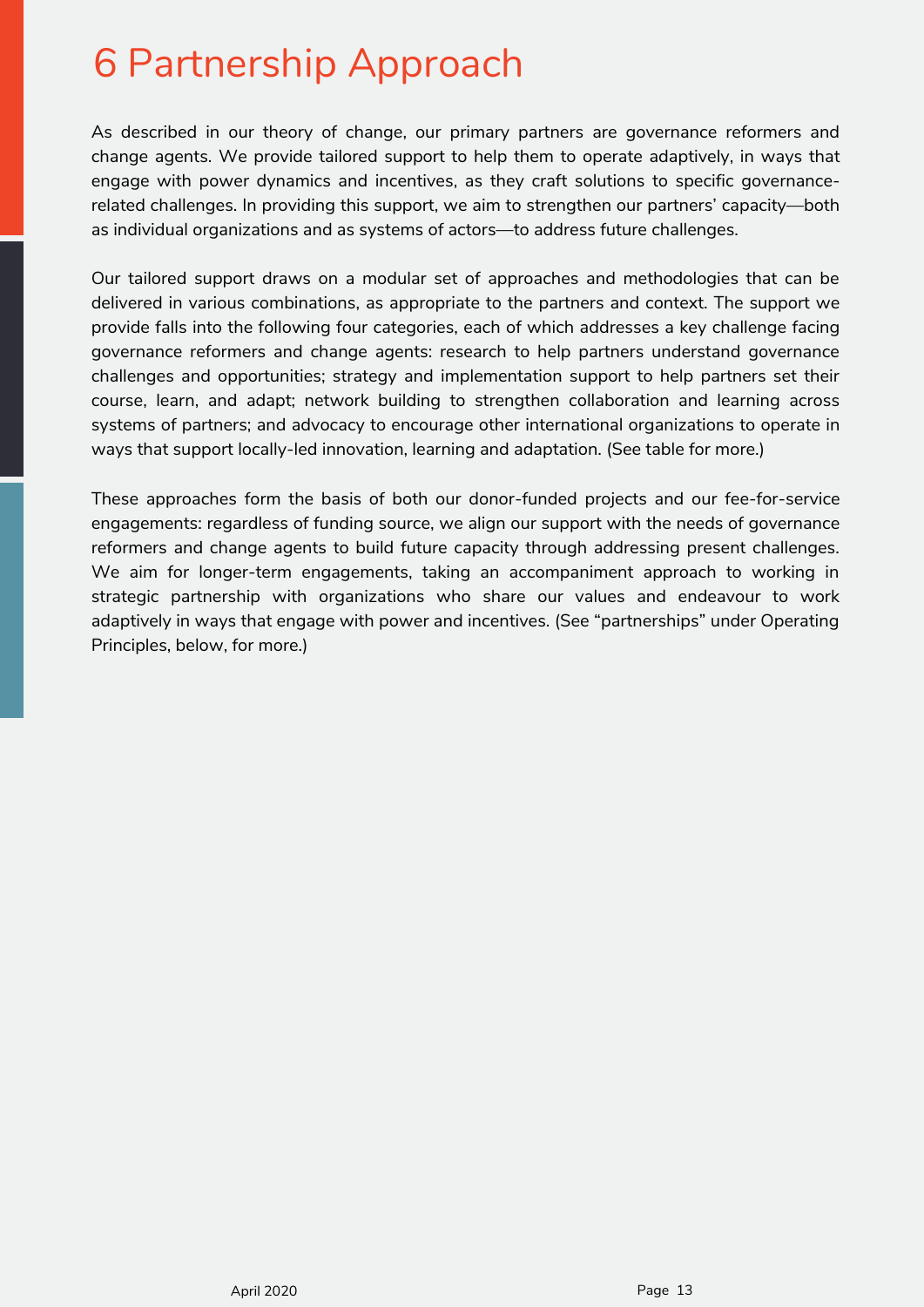# <span id="page-15-0"></span>Approach What How

#### **Research**

to help partners understand governance challenges and opportunities.

Our partners are better able to address the challenges they face in opening government, addressing corruption and improving public service delivery, when they are able: first, to analyze the power dynamics and incentives around those challenges; and second, to access insights and evidence about how others have tackled similar challenges in other contexts.

We help our partners to do this by producing high-quality, actionable evidence and insights, conducting problem-focused political economy analysis, undertaking cross-country comparative research, and managing programs of research involving multiple partners. We have a strong preference for participatory and problemfocused research that involves and supports the actors who are addressing those problems.

### **Strategy and implementation support**

to help partners set course, learn, and adapt.

Governance reformers and change agents in the midst of tackling complex governancerelated challenges benefit from being able to operate in a learning-centered and adaptive manner. This entails starting with a clear problem analysis, developing clear strategies, and then using good data to reflect on progress being made, and to select the most appropriate tactics to make progress in the face of shifting circumstances.

Supporting our partners' efforts to work adaptively is the common theme across the four elements of our partnership approach, but is seen most clearly in the approach we take to strategy and implementation support. This work includes support for problem analysis, strategy development; theory of change workshops; the design and implementation of monitoring, evaluation, and learning systems, and support for the effective use of data about progress with implementation, and emerging challenges and opportunities.

#### **Network building**

to strengthen collaboration and learning across systems of partners

Governance-related challenges cannot be addressed by a single organization or actor. As a result, our partners' efforts are more effective when they leverage and strengthen systems of actors working collaboratively on particular issues, at subnational, national, and international levels.

We strengthen connections and collaboration, across both organizations and contexts, through a variety of means. This includes facilitating learning exchanges designing and conducting workshops, leading the Open Gov Hub in Washington D.C., and supporting an emerging global network of Open Gov Hubs.

#### **Advocacy**

to improve the support other international organizations provide in-country partners. The ability of our partners to work adaptively and effectively to shift the dynamics of power and incentives around governance-related challenges is shaped not just by their capacity and that of the systems they are part of, but also by the policy and practice of external actors. This includes bilateral and multilateral development agencies, multi-stakeholder initiatives, such as OGP, foundations, and international NGOs.

Leveraging our networks and location in Washington D.C., we use the evidence and insights from our work around the world to encourage and support external actors to operate in ways that put locally led innovation, learning, and adaptation center stage. We do this through direct engagement; commentary on these actors' strategies; formal and informal involvement in program design, and convening conversations that aim to inform the agenda.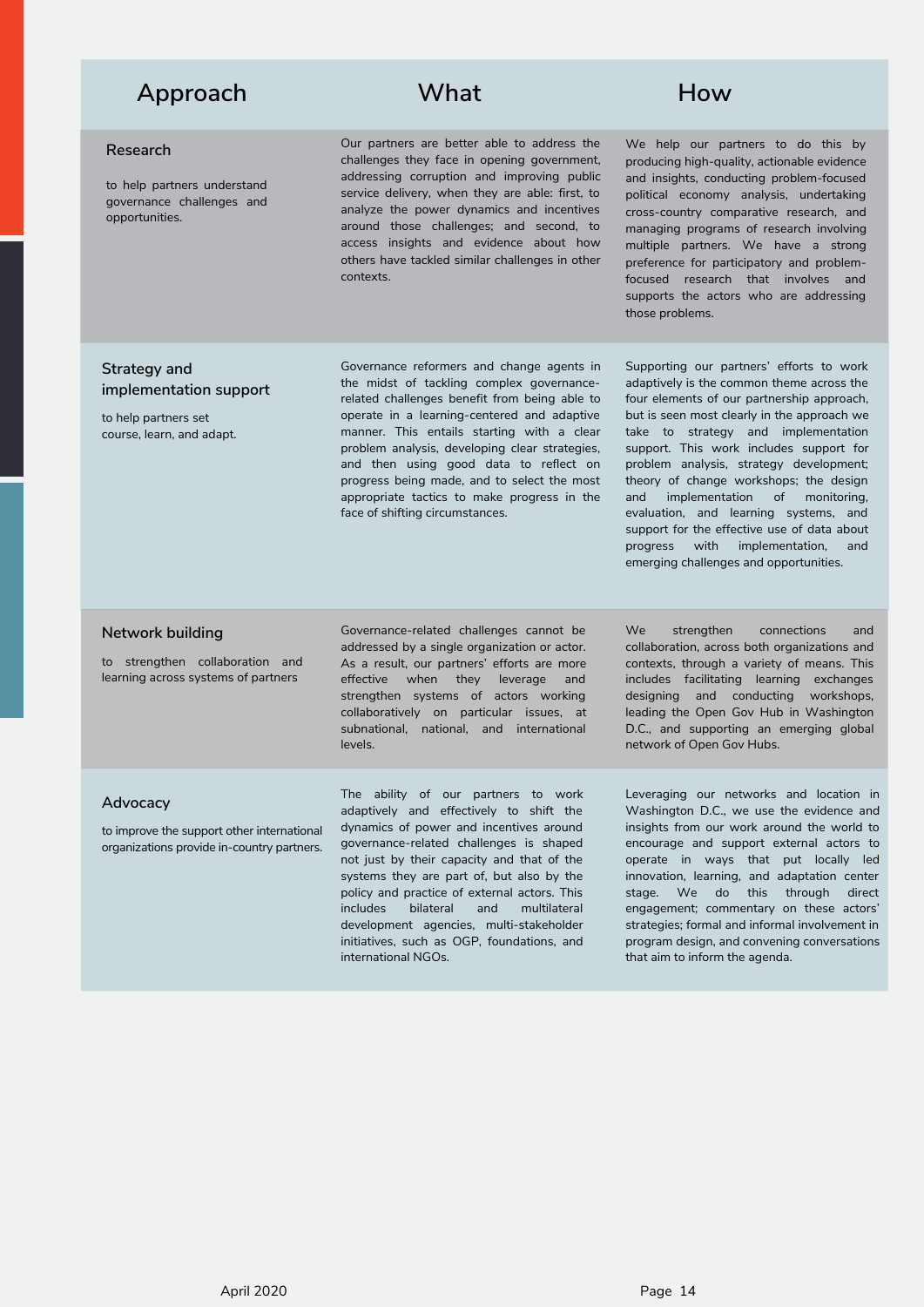# <span id="page-16-0"></span>7 Operating Principles

People and partnerships are at the center of everything we do. Working in partnership, as outlined above, involves significant time from team members: their time is our primary resource for executing this strategy. To ensure their time is spent well, we need clear internal processes and systems that keep our work focused, effective, and efficient. This enables us to operate in a learning-centered and adaptive manner. These three elements—people, partnerships, and process—are the core of our operating model, a model that puts our strategy and our values into practice.

## **People**

- **Lean, flat, and flexible team.** Our team is lean, flat, and flexible, with programmatic staff encouraged to exercise their creativity and entrepreneurial spirit in line with our theory of change, mission, and values. We provide team members with clarity on their priorities and roles, enabling them to effectively focus and collaborate, while also deliberately adjusting priorities and creating new project teams as new opportunities for impact arise. We maintain this flexible capacity through a combination of a core, full-time team and regular associates/consultants, with whom we will increasingly build longer-term and formal relationships.
- **Mix of functional and thematic expertise.** Global Integrity's team has a mix of capacities and expertise across functional and thematic areas. We invest both in the skills needed (e.g. in relation to systems analysis; monitoring, evaluation and learning; facilitation; communications and more) to implement our approach to working in partnership, and in the team's ability to engage at the leading edge of our thematic areas. Our multinational team has experience in dozens of countries, but we never see ourselves as the experts on local context: the incountry governance reformers and change agents who we support are always the experts.
- **Increasingly global, representative, and inclusive team.** Our team must operate in ways that value the diversity of experience and perspective that our staff bring to the team and reflect and connect to the partners we work with around the world. While our team has been mostly based in Washington, D.C. to date, we plan to gradually decentralize our staffing footprint through future hires, remote working, and potentially co-locating or sharing staff with partner organizations in Africa, Asia, and Latin America. We will adjust our internal systems and processes to accommodate the inevitable challenges of an increasingly distributed team.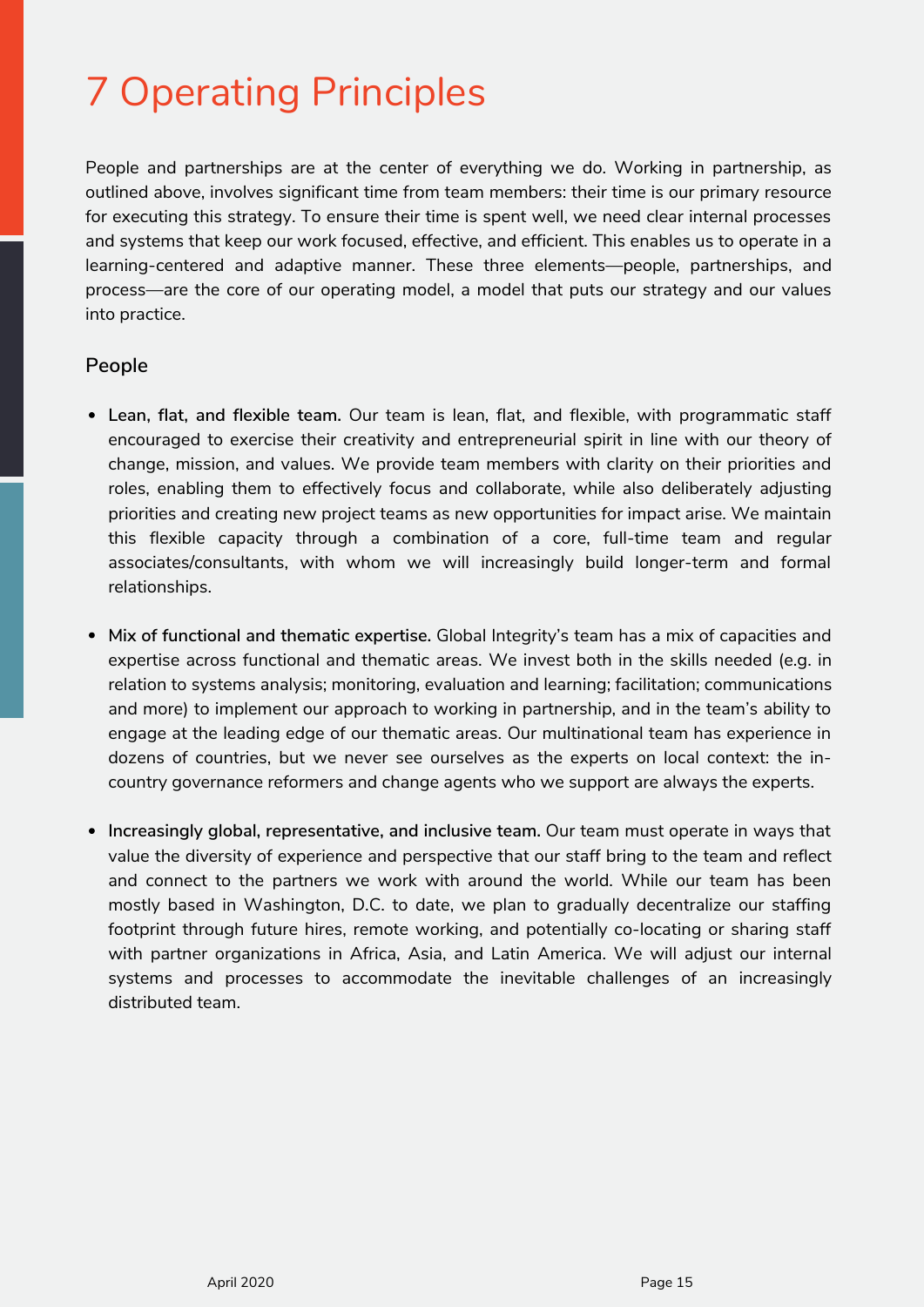# <span id="page-17-0"></span>**Partnerships**

- **Listening and responding to partner needs.** Our partnership model hinges on our ability to listen and respond to the needs of governance reformers and change agents—especially those working in-country. To do this better, we will continue to invest in long-term relationships with strategic partners and pilot new approaches to gathering feedback from existing and potential partners.
- **Long-term, strategic relationships.** Global Integrity's work over the past decade has allowed us to foster a strong network of collaborators, both within countries and at the global and regional levels. Many of these collaborators have been partners on projects—either as clients or funders of Global Integrity, or as co-grantees or sub-grantees—often spanning multiple project cycles as we continuously build and strengthen our relationships. We increasingly are exploring ways to formalize these long-term relationships in order to advance programmatic impact and organizational sustainability for both Global Integrity and our partners.
- **Supporting the Open Gov Hubs.** Co-founded in 2012 with Development Gateway, the Open Gov Hub in Washington, D.C. is a co-working space and meeting place where we support collaborative action and learning amongst a vibrant community of more than 50 organizations. In recent years, we have been pleased to support the emergence of similar spaces in a number of countries, first in Nepal, and most recently in Albania, Liberia, Nigeria, Pakistan, and Tunisia. We plan to continue supporting this global network of Hubs, providing advice and assistance and working collaboratively as these Hubs—individually and collectively—support the implementation of open government principles in their countries.

# **Processes**

**Data, decisions and learning.** The use of good data to make smart decisions about whether and how to adapt when addressing complex challenges in shifting circumstances is an important part of our strategy. This applies to Global Integrity in the same way it applies to the partners whose work we support. Building on our experience of operating as a learning organization, and practising what we preach, we plan to strengthen our capacity for monitoring, evaluation, and learning, and improve our knowledge management systems to ensure that we are able to make smart decisions and the best use of our resources, maximizing our impact and that of the partners we support.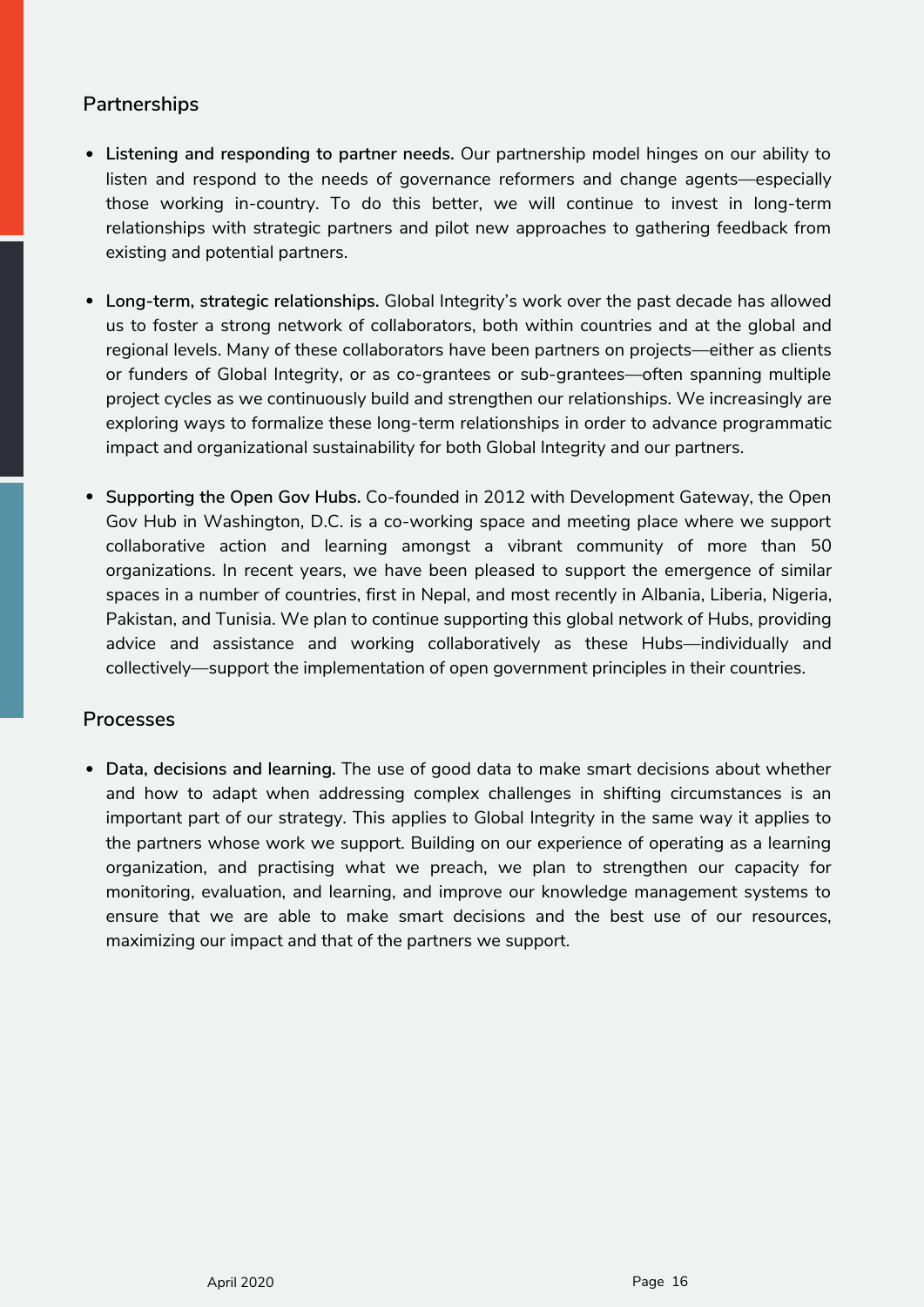# <span id="page-18-0"></span>8 Funding and Sustainability

# O**ur current business model**

Our current business model has two distinct elements. The first element is the Open Gov Hub, a self-sustaining social enterprise that—run in partnership with Development Gateway generates approximately half of Global Integrity's overall revenue. The second element consists of all our other programs and projects, funded by a mix of core support and project-specific grants.

For the Open Gov Hub, the link between the value provided and revenue generated is direct: the revenues from membership fees cover the coworking space, services, programs, and operations of the Hub, with a small fraction of programming supported through grants. For Global Integrity's other programmatic work, our current funding comes from the UK's Department for International Development, Bill & Melinda Gates Foundation, Hewlett Foundation, Open Society Foundations, Mo Ibrahim Foundation, National Endowment for Democracy, World Bank, and Transparency and Accountability Initiative. We are excited to continue working with these funders in ways that support their priorities and which inform policy and practice on open government, integrity and anti-corruption, and public service delivery.

# **Our challenge**

In order to both generate the resources needed to finance Global Integrity's programmatic work and diversify our funding, we need to demonstrate the value that we add and generate revenues to fund our work based on that value. This is a challenge for all nongovernmental organizations, especially when the intended beneficiaries of the work may not be in a position to pay directly for the support they receive. In these circumstances, there is no effective market that can convert demand for support into supply of resources to provide that support.

This challenge is made starker as some funders increasingly and rightly ask whether and how organizations such as Global Integrity, based in the Global North, can add real value to addressing governance challenges in specific contexts, often in the Global South. Related questions are being asked about how international NGOs can best support ecosystems of actors. ² Given our focus on locally led change, we applaud these questions and take them seriously. In fact, the work described in this strategy is intended to contribute to shifting power to organizations at the frontline of addressing governance-related challenges, even while this shift presents a challenge to our financial sustainability.

² See, e.g., [Ruth Levine on the relationship between INGOs and local partners.](https://cep.org/how-funders-can-help-reimagine-the-relationship-between-international-ngos-and-local-partners/)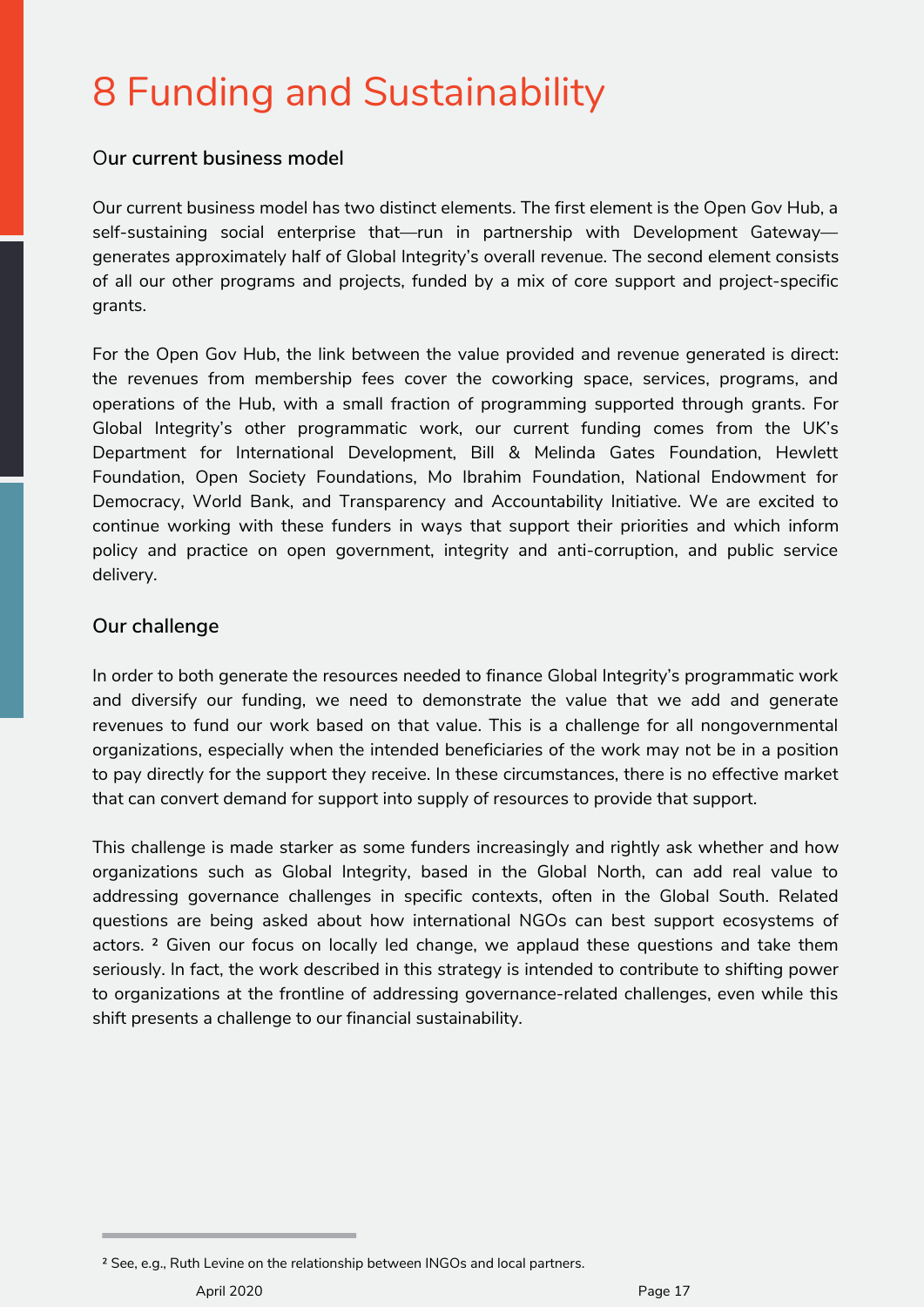# <span id="page-19-0"></span>O**ur response**

Our response to the challenge of financial sustainability is three-fold.

- Our first response is described throughout this strategy: sharpening our approach to working with partners, ensuring that we are listening to their needs and responding in ways that provide value. If we were not adding value, the rest of our efforts to ensure our sustainability would have no purpose and would risk diverting funds that could be better invested elsewhere.
- Secondly, we will continue pursuing funding directly from northern funders for our work as a convener and facilitator of field-building, agenda-shaping, and cross-country initiatives. This work may be in direct support of funder strategies, or it may aim to produce public goods, such as research and evidence. As part of this, we will continue exploring outside funding for Open Gov Hub programming to supplement revenue from membership fees.
- Finally, where we see demand from potential partners in the Global South, we will increasingly seek to translate that into funding for collaborative work with those partners. We see the strongest potential through joint funding proposals submitted in partnership with in-country reformers and change agents. We also will explore the possibility of generating revenue from in-country actors directly, including fee-for-service engagements. In both joint proposals and fee-for-service, we recognize the increased need to demonstrate how our tailored support contributes to our stated impact.

We believe we play a useful role in strengthening the ability of governance reformers and change agents to address corruption and improve the use of public resources, and doing so in ways that strengthen the ability of those actors to address future challenges. That belief is supported by feedback from our partners and repeat requests for our support. In addition, we can state with some confidence that our field-leading approach to supporting partners' efforts to address governance-related challenges by operating adaptively, in ways that shift the dynamics of power and incentives, has helped to shape the agenda on transparency, open government, and anti-corruption.

A key test, for us and for any organization, is whether we can translate the demand for our support and the role we play in shaping the field into the resources we need for financial sustainability. There are some encouraging signs, with new projects and funding agreements coming online, but we are not complacent. Updating our strategy and identifying a number of steps we will take in the coming months to improve our effectiveness is an important step forward in our efforts to respond to the challenge of financial sustainability and impact.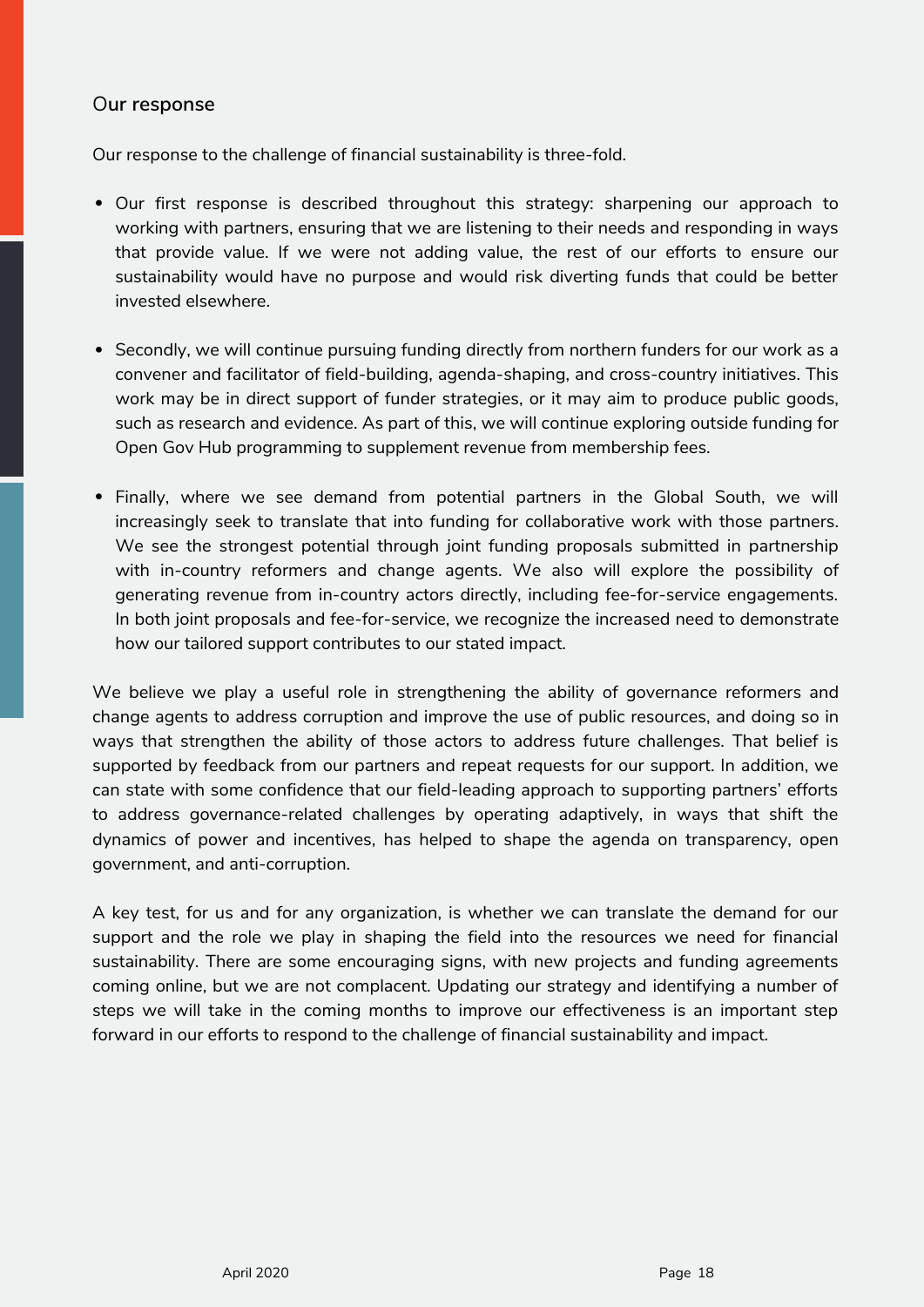# <span id="page-20-0"></span>9 Next Steps With Implementation

The process of reviewing and revising our strategy has been a very useful one. The feedback we have received from partner organizations, the engagement from our Board, and the intensive team discussions have generated a wealth of ideas and steps that we might take to enhance the effectiveness and impact of our work. Our reflections on COVID-19 and how we might respond to that set of challenges are adding, and will continue to add, more food for thought and additional urgency to the task of ensuring that we are well-placed to support the work of partners around the world seeking to address challenges relating to corruption and the use of public resources.

To direct our energies and to ensure that we are taking forward the most important insights generated through our strategy process, we intend to focus on four clusters of activities. We will work out the details of how we will move forward with these clusters in the coming weeks and months. For now, we set out the broad areas or clusters and the elements that we see as important for us to take forward.

# **Listening and engagement**

The first cluster of issues that we plan to take forward relates to partner engagement, with listening, systematically and empathetically, an increasingly important element. The purpose of moving forward on these fronts is to improve our ability to understand our partners' needs, to design products, services and projects to meet those needs, and to ensure that we listen carefully to our partners' feedback about whether or not we have met those needs, and how we might better support their efforts in future.

This will entail a number of elements, including: developing clearer criteria for partner selection; designing and piloting better processes for listening to our partners and understanding their needs; and, refining our offer of products and services. It will also involve developing longer term strategic partnerships with key organizations, leveraging the emerging global network of affiliate hubs, and exploring the potential both of sharing staff with strategic partners, and, of employing staff based in the regions—Latin America, Africa, and Asia—where many of our activities are focused.

## **Learning and communications**

A closely linked second cluster of issues that we plan to take forward relates to monitoring, evaluation and learning, and communications. This will entail recruiting for a new role—a Director for Listening and Learning—which will focus on strengthening our capacity for listening to partners' feedback, and for monitoring, evaluation and learning, in and across all of our projects and through our internal operations.

We also plan to recruit a new communications lead. With better evidence generated through a strengthened M/E/L function, our communications lead will help us to more effectively share the evidence, insights and stories generated through our work with partners around the world, informing policy and practice and showcasing Global Integrity's work to potential partners and funders. This will include updating our communications products, including our website, so that they better reflect our revised strategy.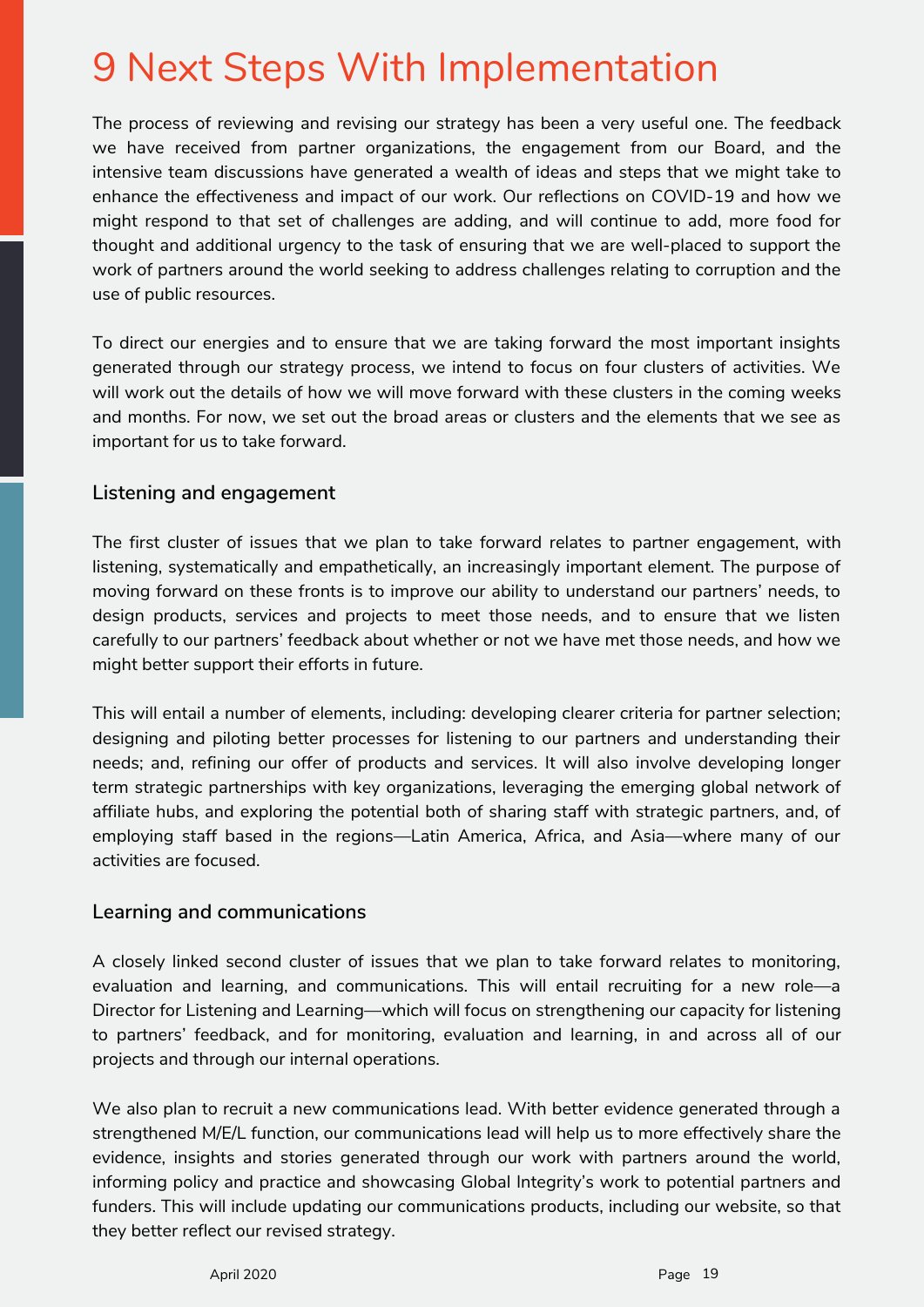# <span id="page-21-0"></span>**Fundraising and business development**

A third cluster of issues that our strategy review process has highlighted as needing additional attention relates to fundraising and business development. We have done a reasonable job of attracting investment over recent years, and have made good progress year on year, but to fully implement our ambitious strategy we need to make some significant improvements. The starting point for this cluster of work will be greater clarity about the scale of our ambitions, a plan for scaling our impact, and an estimate of what resources will be needed to meet our ambitions.

Greater clarity about our resource needs will provide the basis for a fundraising plan, to be implemented through sharper business development processes, including more systematically scouting for new opportunities, building on relationships with existing funders, and engaging with new potential funders. We will also put additional emphasis on crafting joint funding proposals with partner organizations, exploring earned income possibilities, including through the Open Gov Hub and its global affiliates.

## **Managing resources and knowledge**

A fourth cluster of issues to take forward is more internal and will build on the considerable progress we have made in recent years; ensuring that as a team we have the resources, capacity and skills that we need to effectively implement our strategy. This—supported by our recently hired Director for Operations and Programs—will include further improving the integration of our finance and operations functions with our programs and projects.

It will also entail improvements to our human resource management, with greater clarity about roles and organizational structure, and additional attention to our performance management systems. Last but not least, to ensure that we are able to manage closely around our strategy and theory of change, it will entail making investments in our knowledge management systems, so that our decisions about whether, how and when to make adaptations to our work are informed by high-quality and timely data.